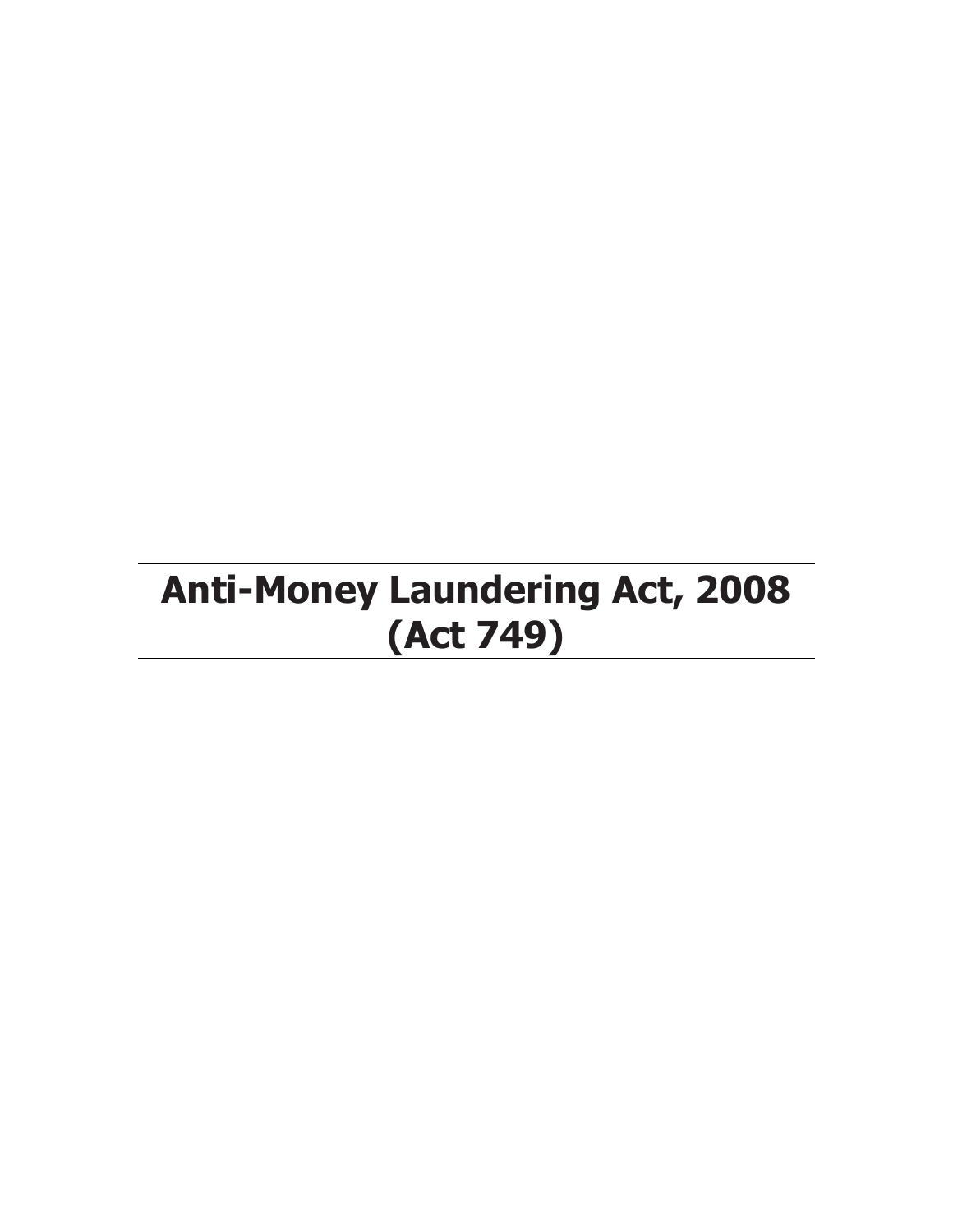#### ARRANGEMENT OF SECTIONS

**Section** 

#### Money laundering

- 1. Money laundering
- 2. Aiding and abetting money laundering activities
- 3. Penalty for money laundering

#### Financial Intelligence Centre

- 4. Establishment of Financial Intelligence Centre
- 5. Objects of the Centre
- 6. Functions of the Centre
- 7. Governing body of the Centre
- 8. Functions of the Board on policy formulation
- 9. Tenure of office of members
- 10. Meetings of the Board
- 11. Disclosure of interest
- 12. Committees of the Board
- 13. Allowances

### Administrative and financial matters

- 14. Appointment of Chief Executive Officer
- 15. Functions of the Chief Executive Officer
- 16. Appointment of Deputy Chief Executive Officer
- 17. Appointment of other staff
- 18. Funds of the Centre
- 19. Accounts and audit
- 20. Annual report and other reports

### Accountable institutions, records and information

- 21. Accountable institutions
- 22. Register of accountable institutions
- 23. Accountable institutions to keep records
- 24. Duration for keeping records
- 25. Unauthorised access to computer system or application data
- 26. Unauthorised modification of computer system
- 27. Duty of operators of games of chance
- 28. Request for information
- 29. Information held by supervisory bodies and revenue agencies
- 30. Suspicious transaction report
- 31. Conducting transaction to avoid giving rise to a reporting duty
- 32. Protection against civil or criminal liability
- 33. Conveyance of currency to or from the Country
- 34. Electronic transfer of currency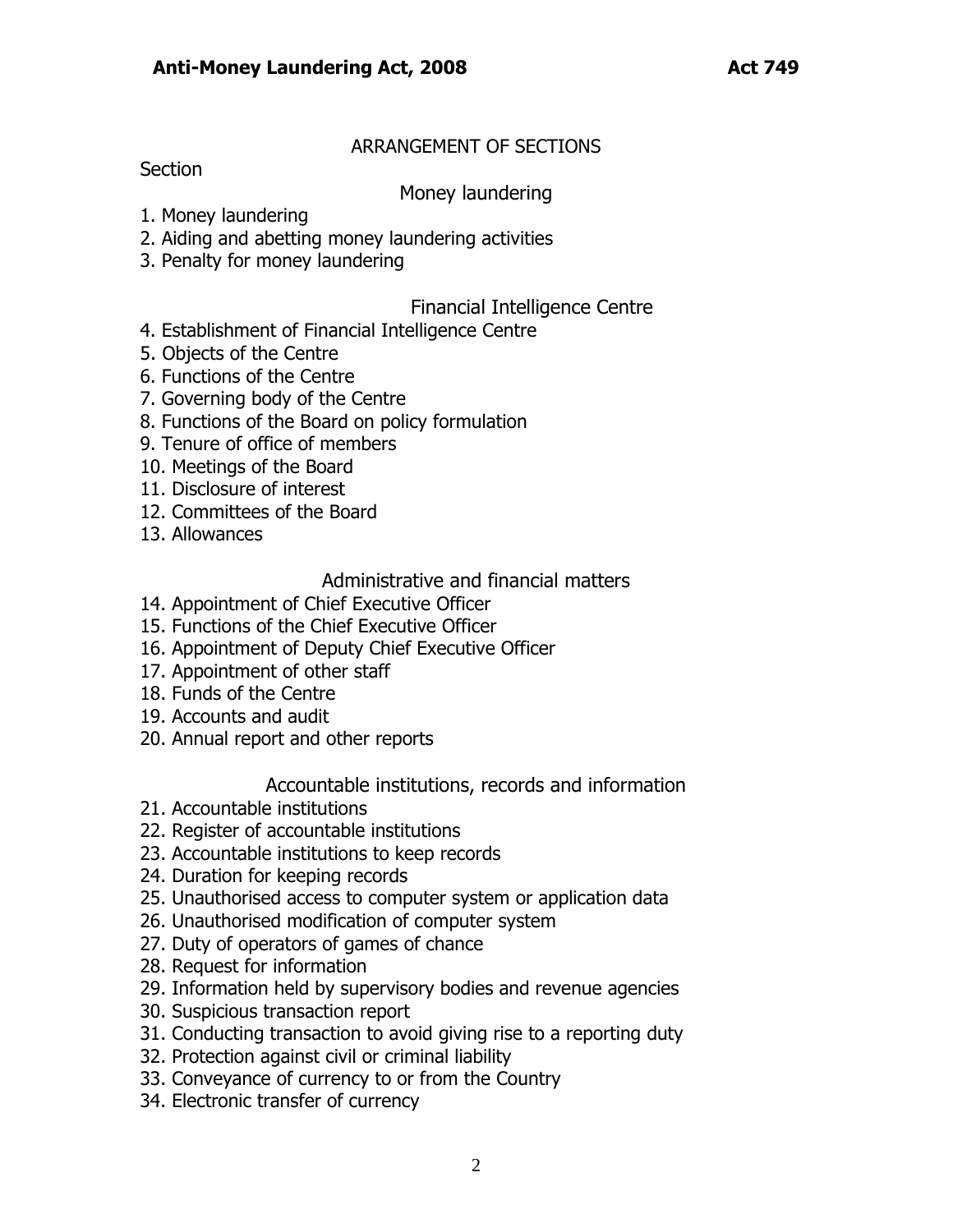- 35. Reporting procedures
- 36. Continuation of transactions
- 37. Intervention by the Centre
- 38. Monitoring orders
- 39. Offences in relation to records and information

## **Compliance**

- 40. Formulation and implementation of internal rules
- 41. Training and monitoring for compliance
- 42. Referral of suspected offences to investigating authorities and other public bodies
- 43. Responsibility for the supervision of accountable institutions
- 44. Offences in relation to compliance

## Miscellaneous provisions

- 45. Extraditable offence
- 46. Trial Court and proceedings
- 47. Freezing of transactions or accounts
- 48. Oath of secrecy
- 49. Co-operation by officers of public agencies
- 50. Regulations
- 51. Interpretation

## **SCHEDULE**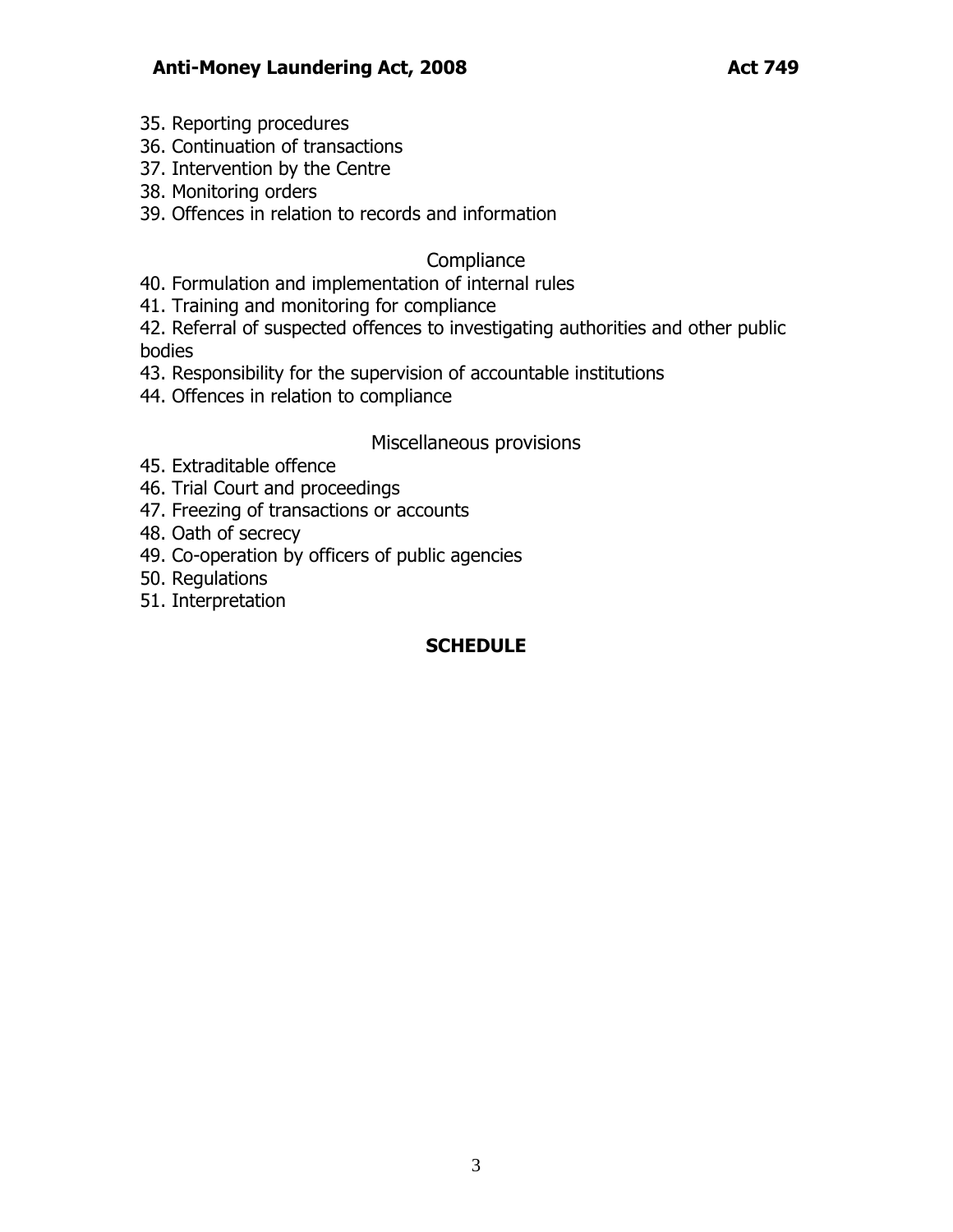#### THE SEVEN HUNDRED AND FORTY-NINETH

## **ACT**

### OF THE PARLIAMENT OF THE REPUBLIC

OF GHANA

### ENTITLED

### **ANTI-MONEY LAUNDERING ACT, 2008**

AN ACT to prohibit money laundering, establish a Financial Intelligence Centre and to provide for related matters.

DATE OF ASSENT: 22nd January, 2008.

ENACTED by the President and Parliament:

### Money laundering

#### **Money laundering**

**1.** (1) A person commits an offence of money laundering if the person knows or ought to have known that property is or forms part of the proceeds of unlawful activity and the person

- (a) converts, conceals, disguises or transfers the property,
- (b) conceals or disguises the unlawful origin of the property, or
- (c) acquires, uses or takes possession of the property.

(2) For the purpose of this Act, unlawful activity means conduct which constitutes a serious offence, financing of a terrorist act or contravention of a law which occurs after the commencement of this Act whether the conduct occurs in this country or elsewhere.

#### **Aiding and abetting money laundering activities**

**2.** A person commits an offence if the person knows or ought to have known that another person has obtained proceeds from an unlawful activity and enters into an agreement with that other person or engages in a transaction where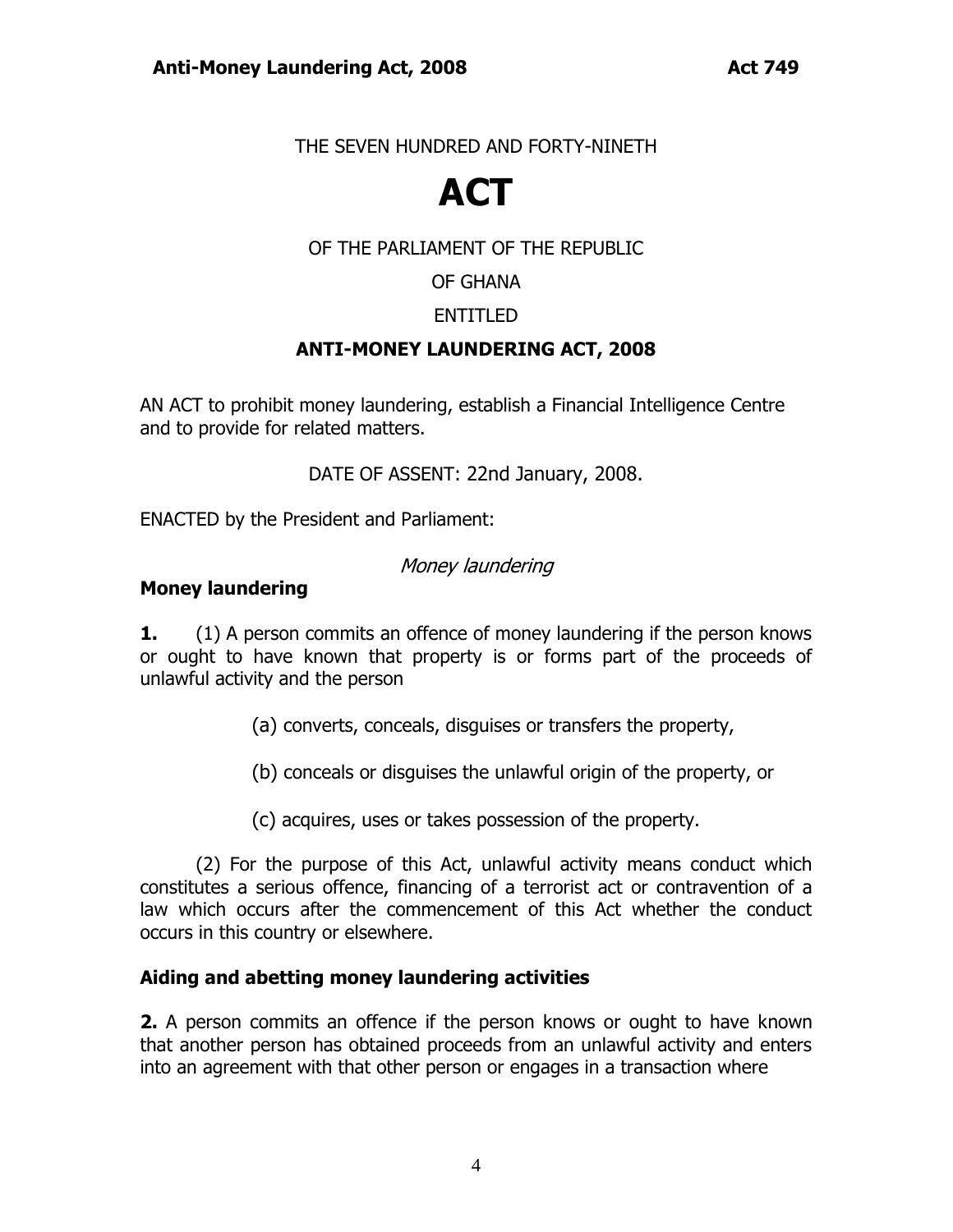(a) the retention or the control by or on behalf of that other person of the proceeds from unlawful activity is facilitated, or

(b) the proceeds from that unlawful activity are used to make funds available to acquire property on behalf of that other person.

#### **Penalty for money laundering**

**3.** A person who contravenes section 1 or 2 commits an offence and is liable on summary conviction to a fine of not more than five thousand penalty units or to a term of imprisonment of not less than twelve months and not more than ten years or to both.

#### Financial Intelligence Centre

#### **Establishment of Financial Intelligence Centre**

**4.** (1) There is established by this Act a body to be known as the Financial Intelligence Centre.

(2) The Centre is a body corporate with perpetual succession and a common seal and may sue and be sued in its corporate name.

(3) The Centre may for the performance of its functions acquire and hold movable and immovable property and may enter into a contract or any other transaction.

#### **Objects of the Centre**

**5.** The objects of the Centre are to

(a) assist in the identification of proceeds of unlawful activity and the combat of money laundering activities;

(b) make information available to investigating authorities, the intelligence agencies and the revenue agencies to facilitate the administration and enforcement of the laws of the Republic; and

(c) exchange information with similar bodies in other countries as regards money laundering activities and similar offences.

#### **Functions of the Centre**

**6.** To achieve the objects, the Centre shall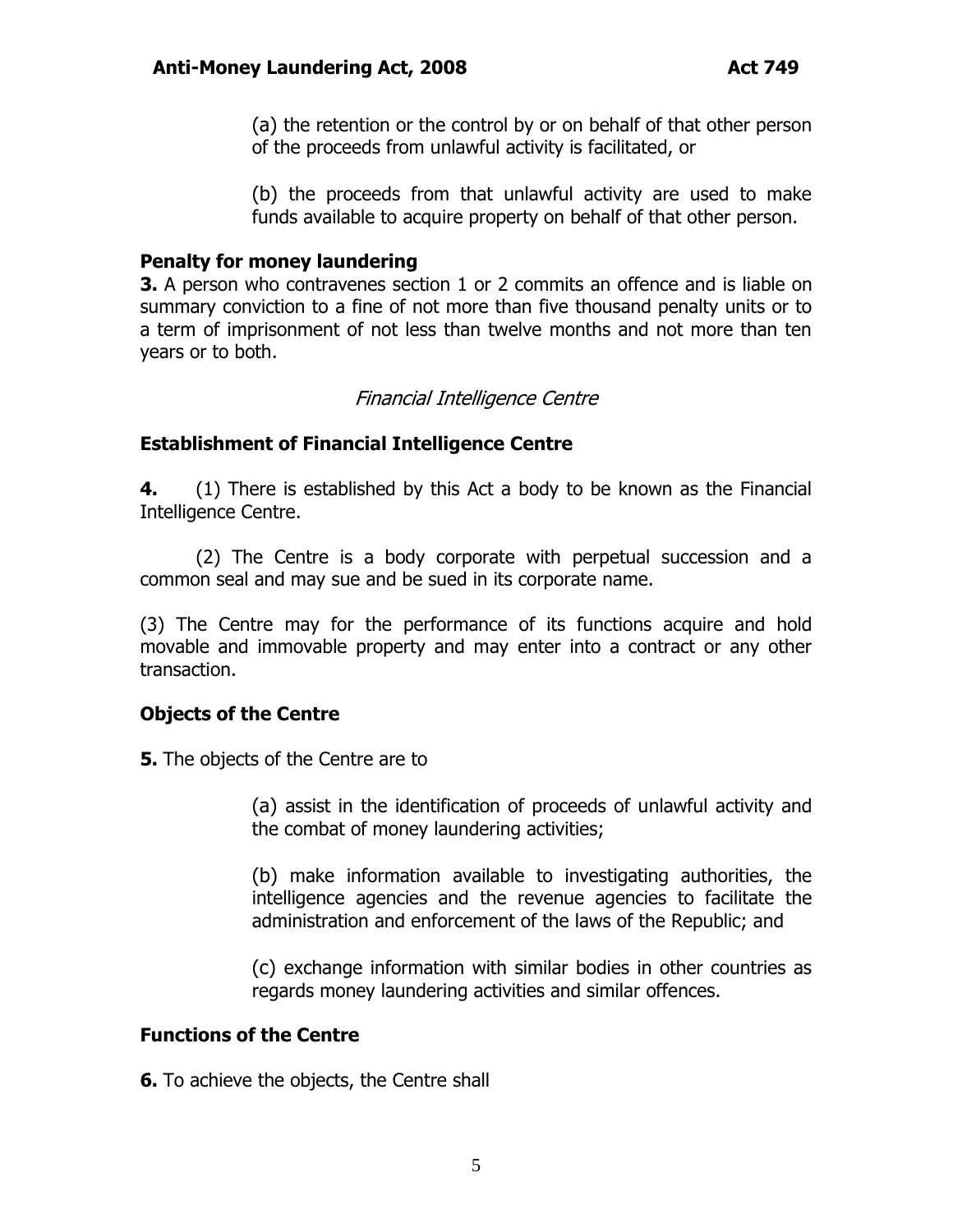(a) process, analyse, disseminate and interpret information disclosed to or obtained by the Centre in terms of this Act;

(b) retain the information in the manner and for the period required under this Act;

(c) inform, advise and co-operate with investigating authorities, supervisory bodies, the revenue agencies, the intelligence agencies and foreign counterparts; and

(d) monitor and give guidance to accountable institutions, supervisory bodies and other persons on the discharge of their duties and in compliance with this Act.

#### **Governing body of the Centre**

- **7.** (1) The governing body of the Centre is a Board consisting of
	- (a) one representative each from:

(i) the Ministry of Finance not below the rank of director,

(ii) the Ministry responsible for National Security not below the rank of director,

(iii) the Bank of Ghana not below the rank of director;

(b) one senior police officer not below the rank of Assistant Commissioner nominated by the Minister for the Interior;

(c) the Chief Executive Officer,

(d) one lawyer in private practice with at least ten years experience nominated by the Attorney-General and Minister for Justice, on the advice of the Ghana Bar Association, and

(e) one other person from the private sector with accounting, banking and finance experience nominated by the Minister

(2) The President shall appoint the chairperson and the other members of the Board in accordance with article 70 of the Constitution.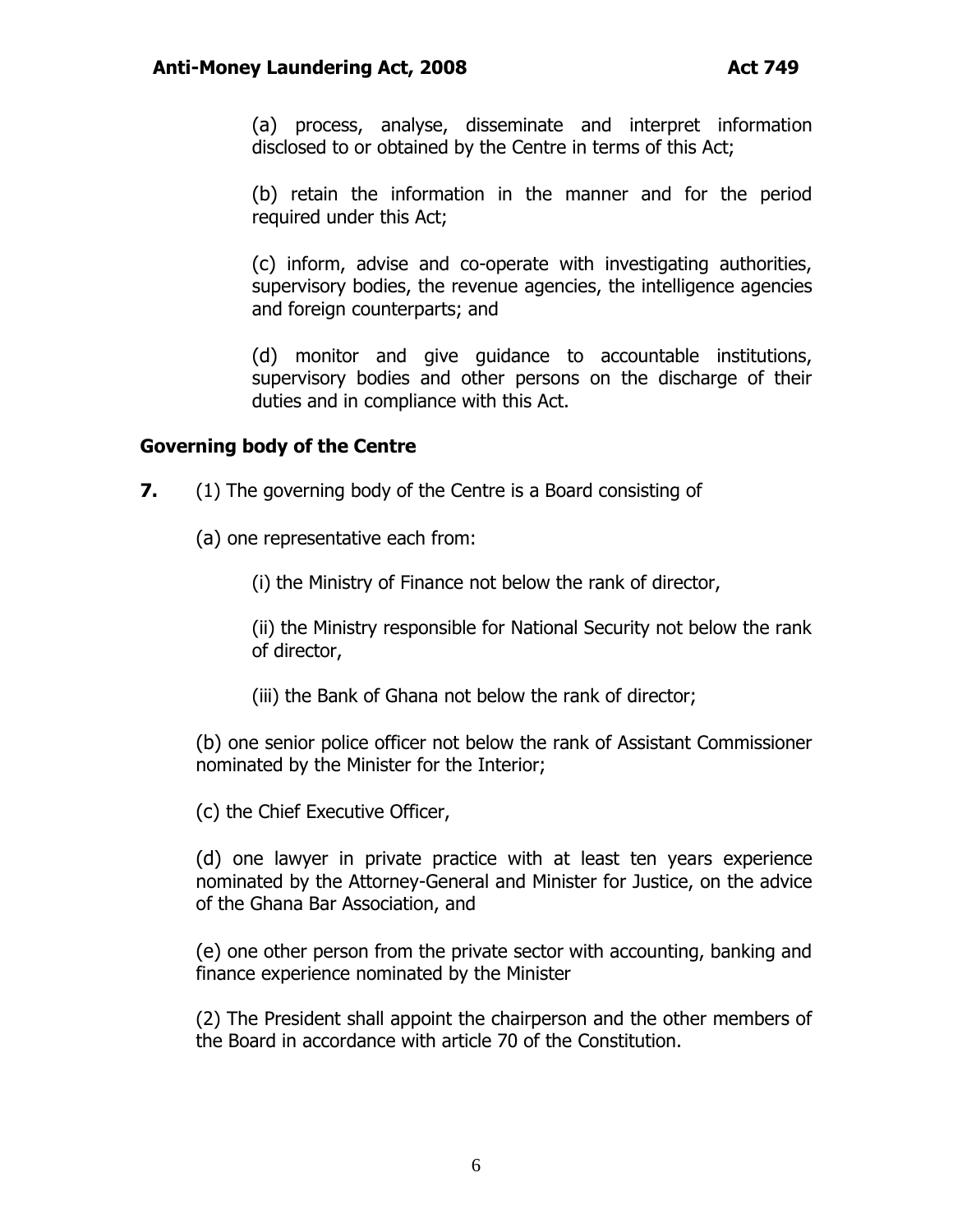#### **Functions of the Board on policy formulation**

**8.** The Board shall formulate and ensure the implementation of policies necessary for the achievement of the objects of the Centre.

#### **Tenure of office of members**

**9.** (1) A member of the Board other than the Chief Executive Officer shall hold office for a period of four years and is eligible for re-appointment, but a member shall not be appointed for more than two terms.

(2) Where a member of the Board resigns, dies, is removed from office or is for a sufficient reason unable to act as a member, the Minister shall notify the President of the vacancy and the President shall, in accordance with article 70 of the Constitution, appoint another person to hold office for the unexpired portion of the member"s term of office.

(3) A member of the Board other than the Chief Executive Officer may at anytime resign from office in writing addressed to the President through the Minister

(4) A member of the Board who is absent from three consecutive meetings of the Board without sufficient cause ceases to be a member of the Board.

(5) The President, by a letter addressed to a member

(a) may revoke the appointment of that member where there are sufficient grounds for the revocation; and

(b) shall revoke the appointment of a member at the request of the nominating body.

#### **Meetings of the Board**

**10.** (1) The Board shall meet at least once every three months for the despatch of business at the times and in the places determined by the chairperson.

(2) The chairperson shall at the request of not less than three of the members of the Board convene an extraordinary meeting of the Board at the place and time determined by the chairperson.

(3) The quorum at a meeting of the Board is three.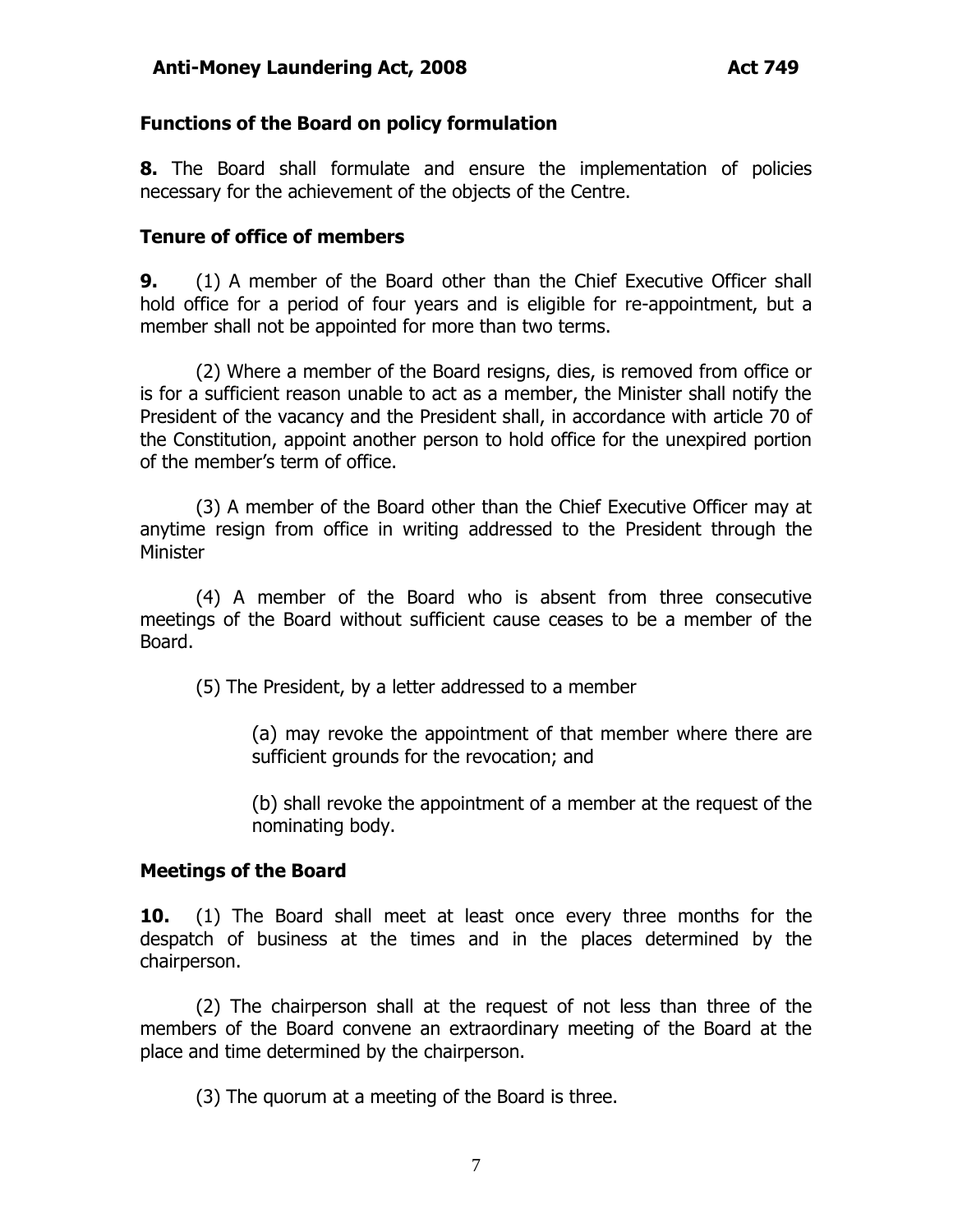#### **Anti-Money Laundering Act, 2008 Act 749**

(4) The chairperson shall preside at meetings of the Board and in the absence of the chairperson, a member of the Board elected by the members from among their number shall preside.

(5) Matters before the Board shall be decided by a majority of the members present and voting and in the event of equality of votes, the person presiding shall have a casting vote.

(6) The Board may co-opt a person to attend a Board meeting but that person shall not vote on a matter for decision at the meeting.

(7) The proceedings of the Board shall not be invalidated by reason of a vacancy among the members or a defect in the appointment or qualification of a member.

(8) Subject to this section, the Board may determine the procedure for its meetings.

#### **Disclosure of interest**

**11.** (1) A member of the Board who has an interest in a matter for consideration by the Board shall disclose in writing the nature of that interest and is disqualified from participating in the deliberations of the Board in respect of that matter.

(2) Where a member contravenes subsection (1) the chairperson shall notify the Minister who shall inform the President to revoke the appointment of the member.

#### **Committee of the Board**

**12.** (1) The Board may constitute committees consisting of members of the Board or non-members or both, to perform a function of the Board.

(2) A committee of the Board may be chaired by a member of the Board.

(3) Section 11 applies to a member of a committee of the Board.

#### **Allowances**

**13.** Members of the Board and members of a committee of the Board shall be paid allowances approved by the Minister.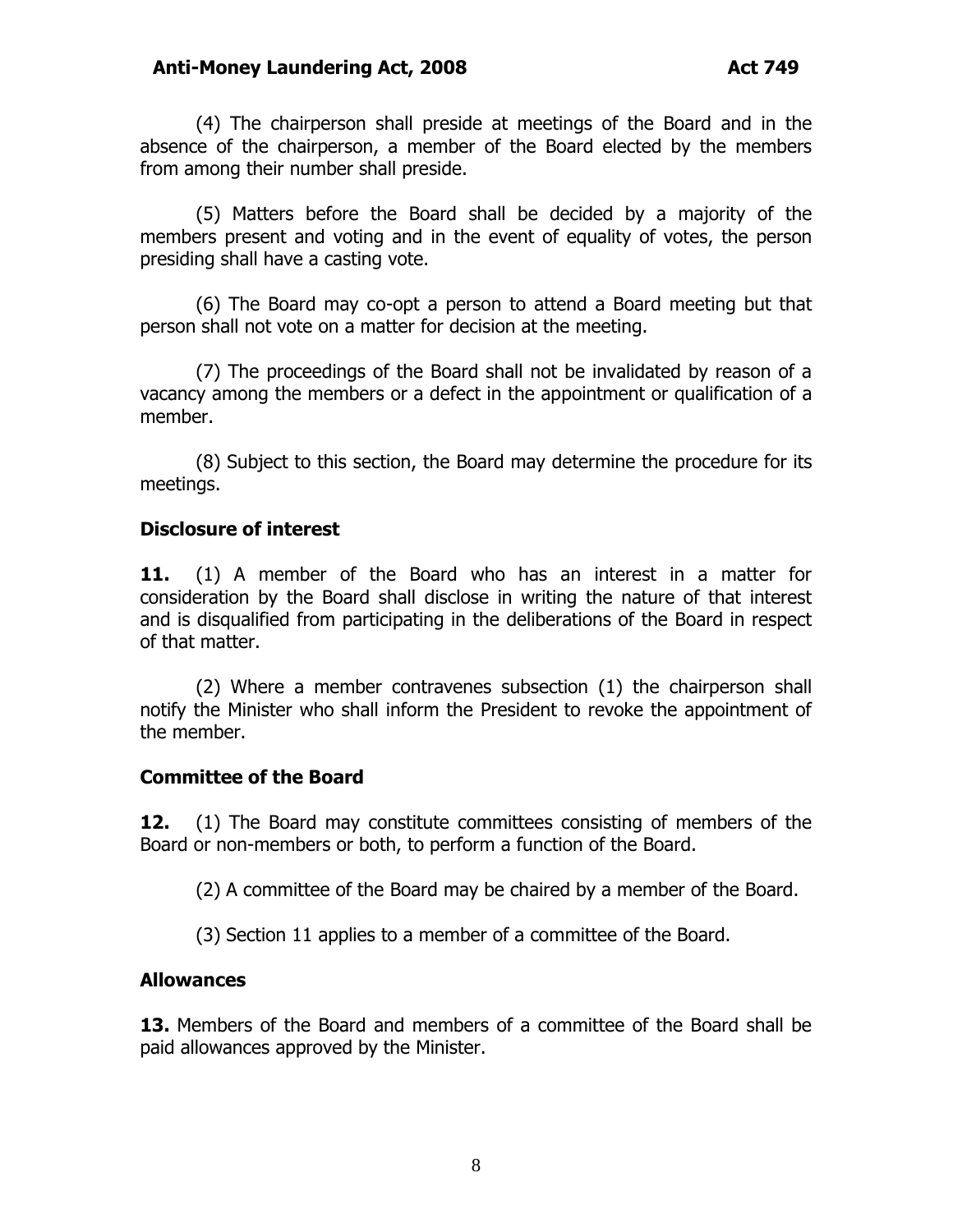Administrative and financial matters

#### **Appointment of Chief Executive Officer**

**14.** (1) The President shall, in accordance with article 195 of the Constitution, appoint a Chief Executive Officer for the Centre.

(2) The Chief Executive Officer shall hold office on the terms and conditions specified in the letter of appointment.

#### **Functions of the Chief Executive Officer**

**15.** (1) The Chief Executive Officer is responsible for the day to day administration of the Centre and is answerable to the Board in the performance of functions under this Act.

(2) The Chief Executive Officer may delegate a function to the Deputy Chief Executive Officer but the Chief Executive Officer shall not be relieved of the ultimate responsibility for the performance of the delegated function.

#### **Appointment of Deputy Chief Executive Officer**

**16.** (1) The President shall, in accordance with article 195 of the Constitution, appoint a Deputy Chief Executive Officer for the Centre.

(2) In the absence of the Chief Executive Officer, the Deputy Chief Executive Officer shall perform the functions of the Chief Executive Officer.

### **Appointment of other staff**

**17.** (1) The President shall in accordance with article 195 of the Constitution, appoint other staff of the Centre that are necessary for the proper and effective performance of the functions of the Centre.

(2) Other public officers may be transferred or seconded to the Centre or may otherwise give assistance to the Centre.

(3) The Centre may engage the services of consultants on the recommendation of the Board.

(4) The Chief Executive, Deputy Chief Executive and staff of the Centre shall be subject to security screening.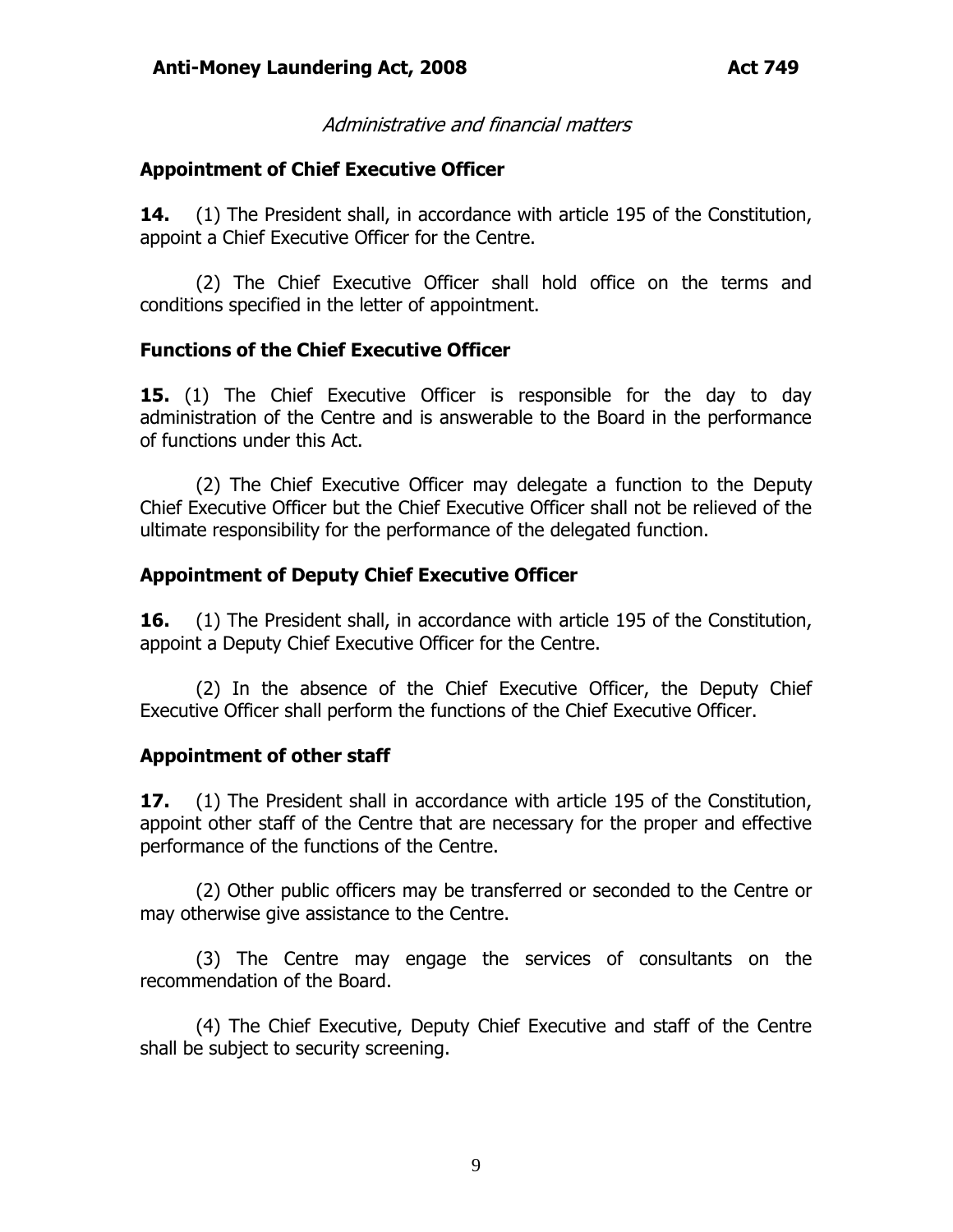#### **Funds of the Centre**

**18.** The funds of the Centre shall include

(a) moneys approved by Parliament,

(b) donations, grants, and

(c) any other moneys that are approved by the Minister responsible for Finance.

### **Accounts and audit**

**19.** (1) The Board shall keep books of account and proper records in relation to the Centre in the form approved by the Auditor-General.

(2) The Board shall, within three months after the end of the financial year, submit the accounts of the Centre to the Auditor-General for audit.

(3) The Auditor-General shall, not later than three months, after the receipt of the accounts, audit the accounts and forward a copy of the audit report to the Board.

(4) The Internal Audit Agency Act, 2003 (Act 658) applies to this Act.

(5) The financial year of the Centre is the same as the financial year of the Government.

### **Annual report and other reports**

**20.** (1) The Board shall, within one month after the receipt of the audit report, submit an annual report to the Minister covering the activities and operations of the Centre for the year to which the report relates.

(2) The annual report shall include the Auditor-General"s report.

(3) The Minister shall, within one month after the receipt of the annual report, submit the report to Parliament with a statement that the Minister considers necessary.

(4) The Board shall also submit to the Minister any other report which the Minister may require in writing.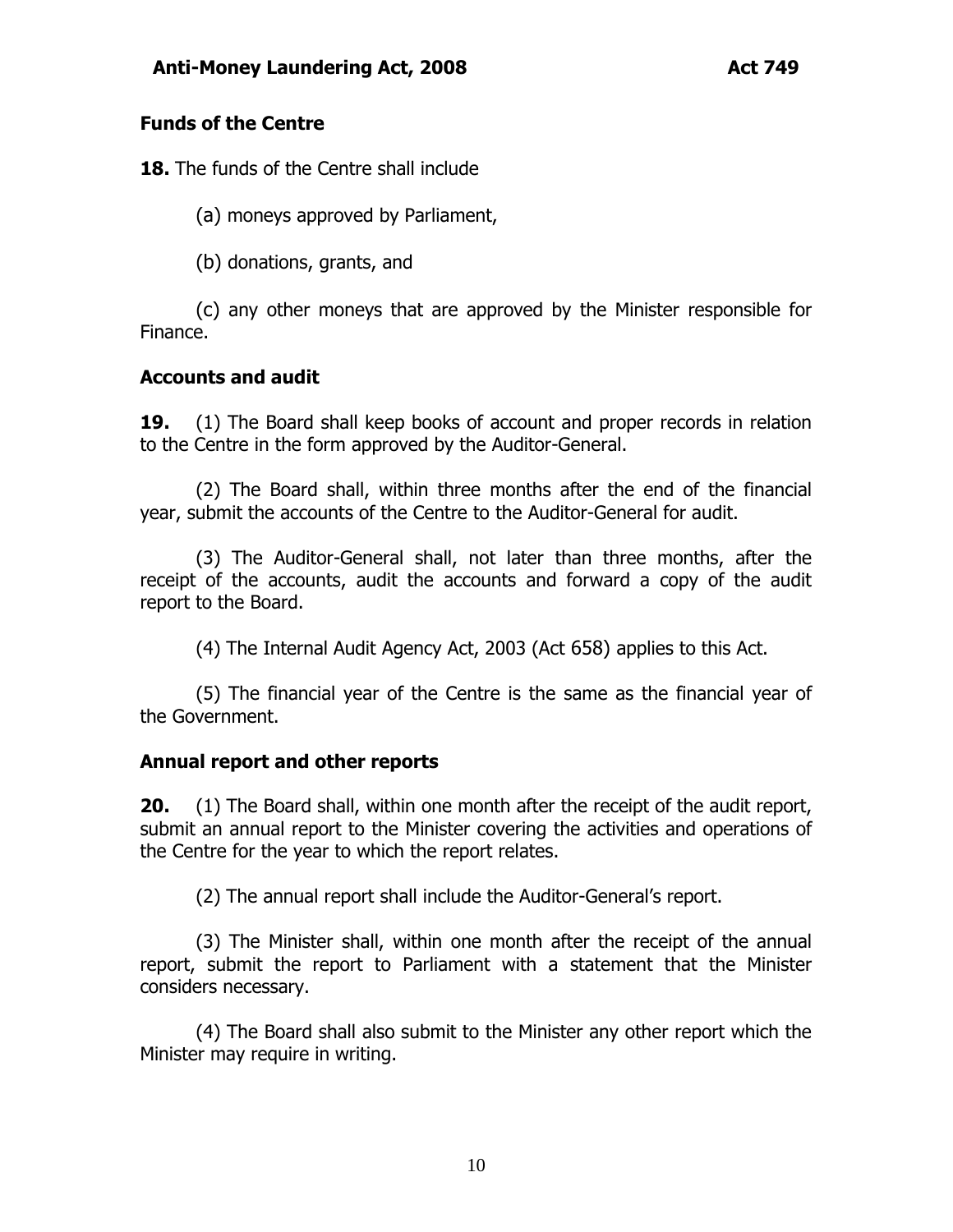Accountable institutions, records and information

#### **Accountable institutions**

**21.** (1) For the purposes of this Act accountable institutions are as set out in the First Schedule.

(2) The Minister may by Legislative Instrument amend the First Schedule.

### **Register of accountable institutions**

**22.** (1) Each supervisory body shall furnish the Centre with a list of accountable institutions which are registered with it.

(2) The Centre shall allocate to each registered accountable institution a number for identification purposes.

(3) The Centre shall maintain a register of accountable institutions.

### **Accountable institutions to keep records**

**23.** (1) An accountable institution that establishes a business relationship with a person shall keep records of

(a) the identity of the person or the agent of the person;

(b) transaction made through the accountable institution, and

(c) suspicious transactions reports made to the Centre.

(2) For the purposes of this Act records maybe kept on a computer system or an electronic device capable of being used to store information.

(3) This section applies to each single transaction with an accountable institution.

### **Duration for keeping records**

**24.** (1) An accountable institution shall keep the records for

(a) not less than six years after the date on which a relationship is terminated in case of a business relationship, or

(b) not less than six years after the date a transaction is concluded.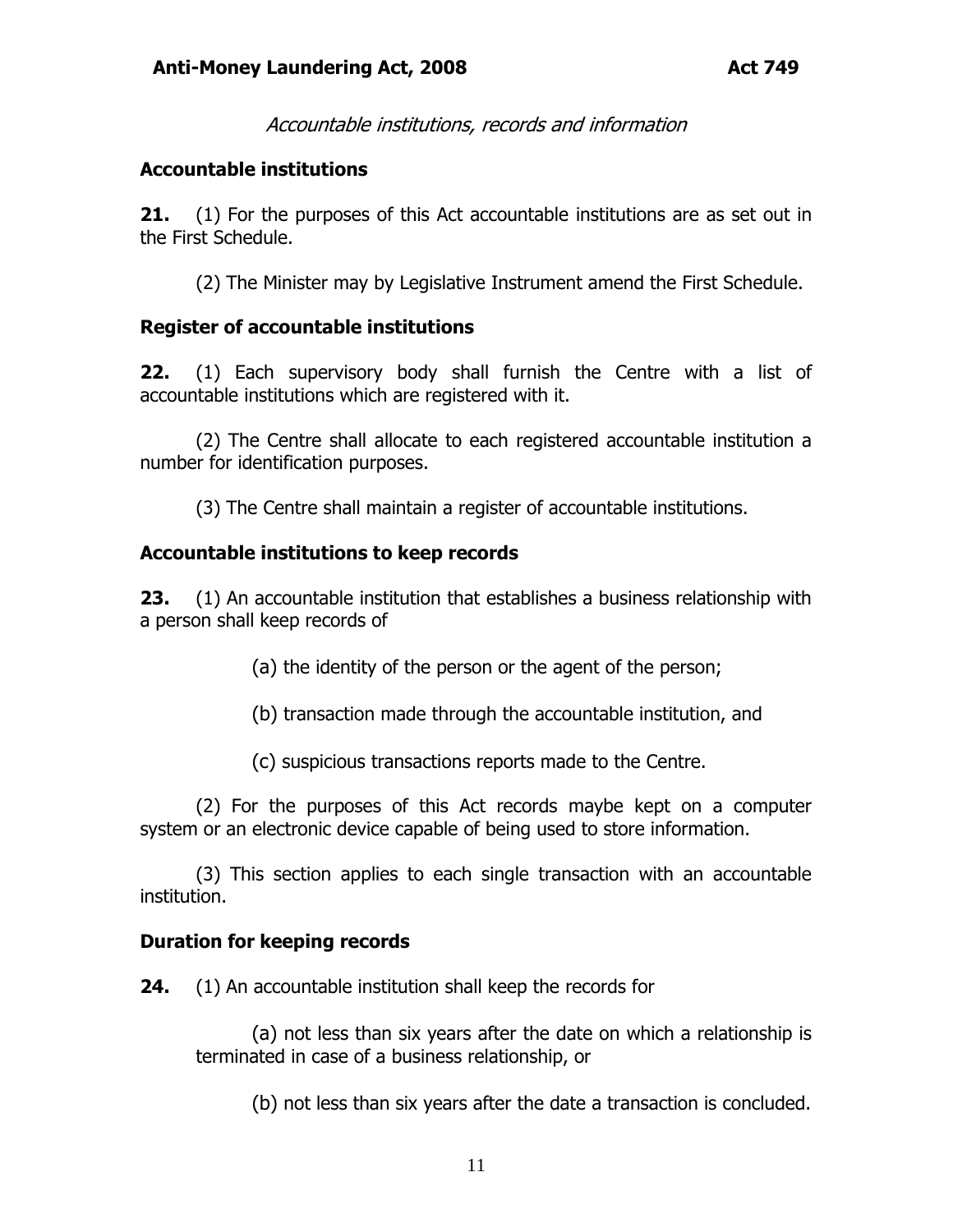(2) An accountable institution may appoint a person to keep records on behalf of the accountable institution.

(3) An accountable institution that appoints a person to keep records on its behalf shall inform the Centre of the appointment in writing.

(4) At the end of the six year period, the accountable institution shall send the records to the Public Records and Archives Administration Department.

### **Unauthorised access to computer system or application data**

**25.** A person shall not

- (a) access a computer system,
- (b) access application data held in a computer system, or

(c) cause a computer system that belongs to, or is under the control of the Centre or an accountable institution to perform or fail to perform a function without the consent of the Centre or the accountable institution.

#### **Unauthorised modification of computer system**

**26.** A person shall not

- (a) modify,
- (b) erase, or
- (c) destroy

the contents of a computer system or application data of a computer system that belongs to the Centre or an accountable institution without the consent of the Centre or the accountable institution.

#### **Duty of operators of games of chance**

**27.** (1) The Gaming Commissioner shall not issue or renew a licence for the operation of a game of chance under the Gaming Act, 2006 (Act 721) unless the applicant for the licence or renewal provides proof of the lawful origin of the capital for the intended operation or in case of a renewal, the origin of its additional capital to the Games Commissioner.

(2) A betting or gaming operator shall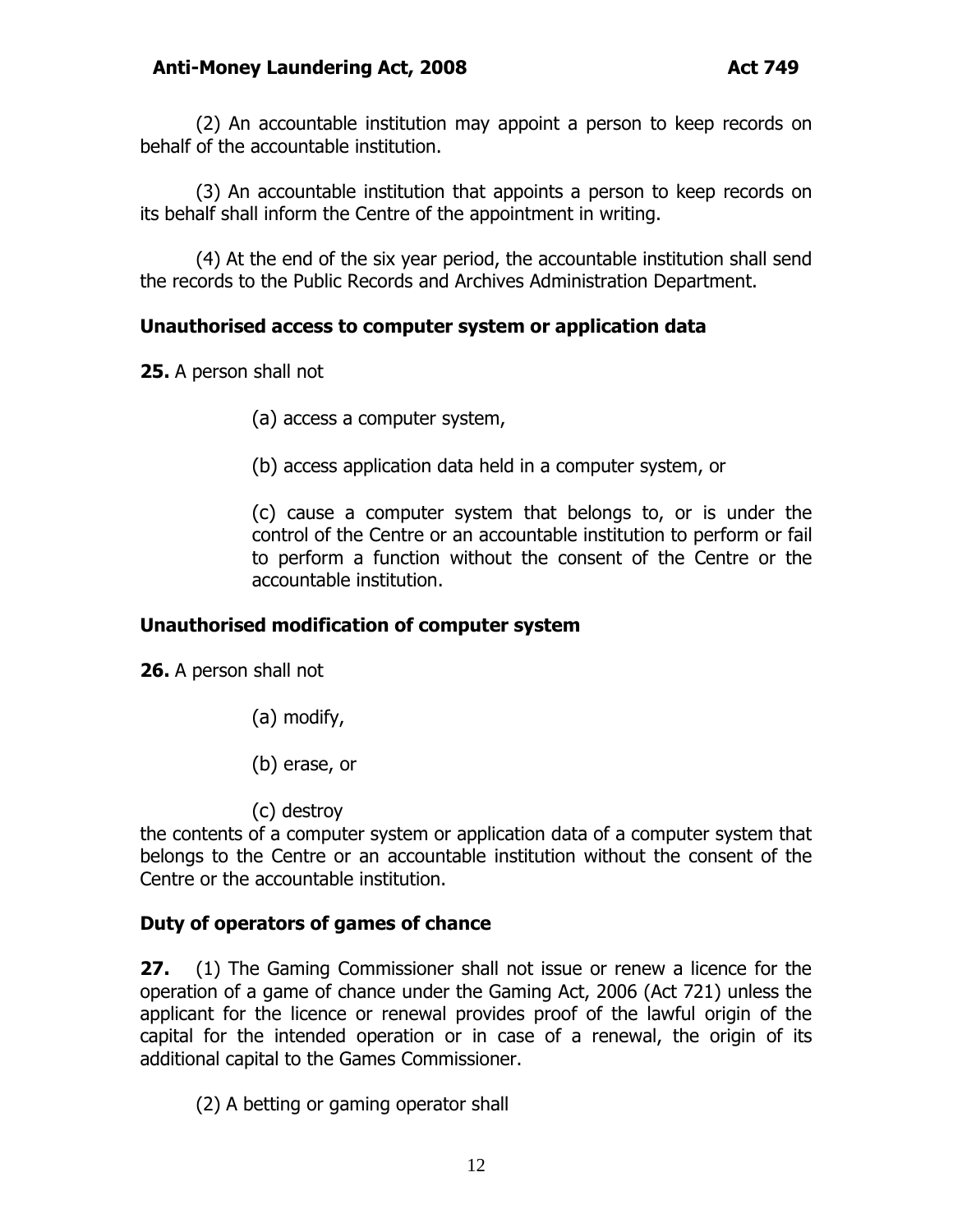(a) verify the identity of a person who buys or exchanges chips or tokens, by requesting the person to present an authentic document bearing the name and address of the person;

(b) keep records of gaming transactions in chronological order in a register indicating

(i) the nature and amount of currency involved in each transaction, and

(ii) the full name and address of the person in a register in a form authorised by the Centre.

(3) The register shall be preserved for at least six years after the last recorded transaction in the register and after the six year period, the register shall be sent to the Public Records and Archives Administration Department.

#### **Request for information**

**28.** (1) The Centre or an authorised representative of the Centre may request an accountable institution to disclose whether

(a) a person is or has been a client of the accountable institution,

(b) a person is acting or has acted on behalf of a client of the accountable institution, or

(c) a client of the accountable institution is acting or has acted on behalf of another person and the accountable institution shall comply.

(2) The Centre may request further information where the Centre is of the opinion that the information given to the Centre is not adequate.

#### **Information held by supervisory bodies and revenue agencies**

**29.** (1) Where a supervisory body or a revenue agency becomes aware or believes that an accountable institution, as a result of a transaction concluded by or with the accountable institution,

(a) has received or is about to receive the proceeds of unlawful activities or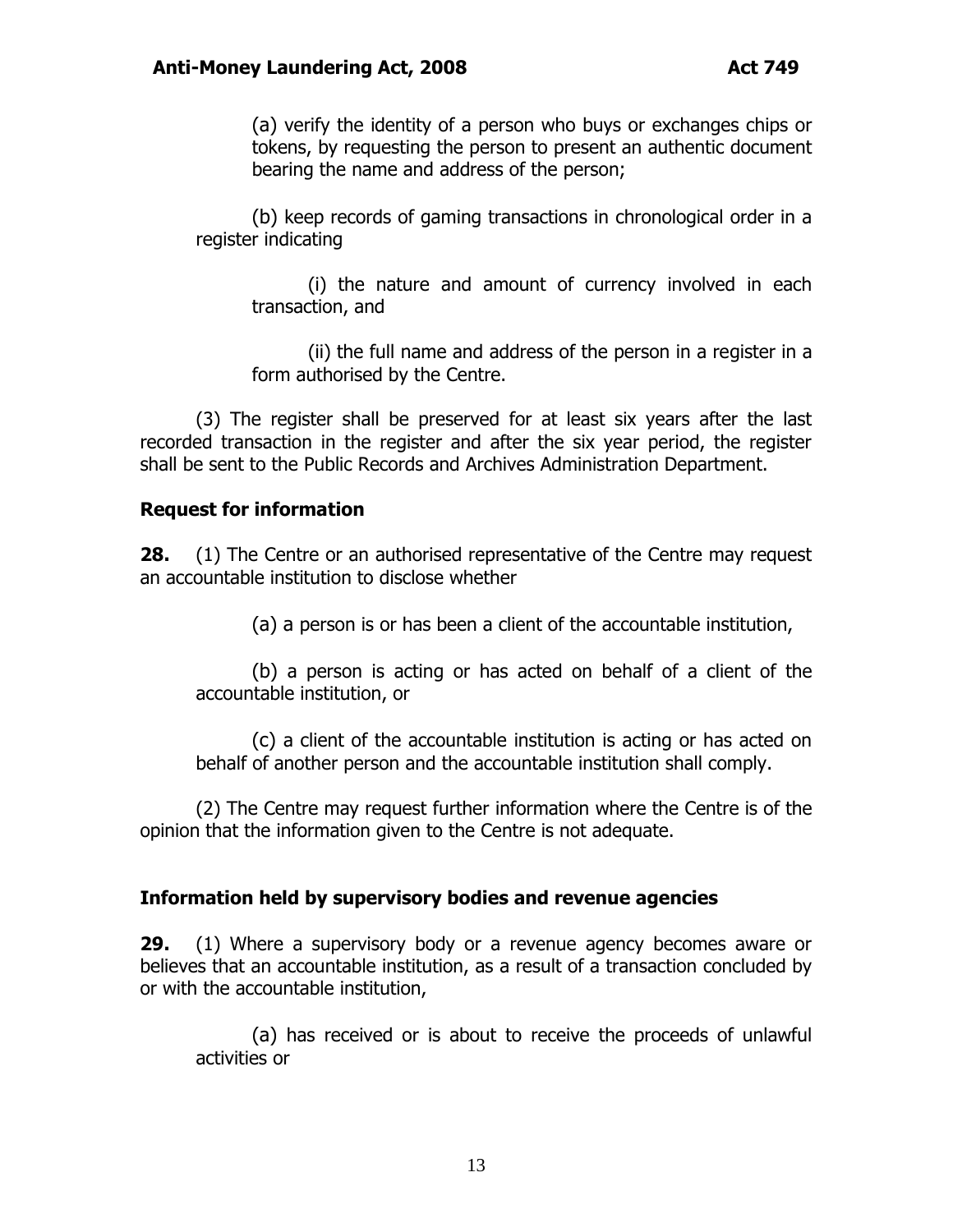(b) has been used or may be used for money laundering or a suspicious transaction, the supervisory body or revenue agency shall advise the Centre of the fact and furnish the Centre with the information and records in respect of the knowledge or suspicion which the Centre may reasonably require.

(2) Where the Centre believes that a supervisory body or revenue agency may have information indicating that an accountable institution

(a) is about to receive the proceeds of unlawful activity as a result of a transaction, or

(b) has been used or maybe used for money laundering or for the purpose of any suspicious transaction, the Centre may request the supervisory body or revenue agency to confirm or rebut the belief and the supervisory body or revenue agency shall comply.

#### **Suspicious transaction report**

**30.** (1) A person who or an institution which knows or suspects that

(a) a business entity, an accountable institution or a trust has received or is about to receive the proceeds of unlawful activity, or

(b) a transaction to which the business entity is a part

(i) facilitated or is likely to facilitate the transfer of the proceeds of unlawful activities,

(ii) has no apparent business or lawful purpose,

(iii) is conducted to avoid or give rise to a reporting duty under this Act,

(iv) maybe relevant to an investigation into tax evasion or an attempt to evade the payment of tax, duty or a levy imposed by legislation, or

(v) has been used or is about to engage in money laundering, shall within twenty four hours after the knowledge or the ground for suspicion of the transaction submit a suspicious transaction report to the Centre.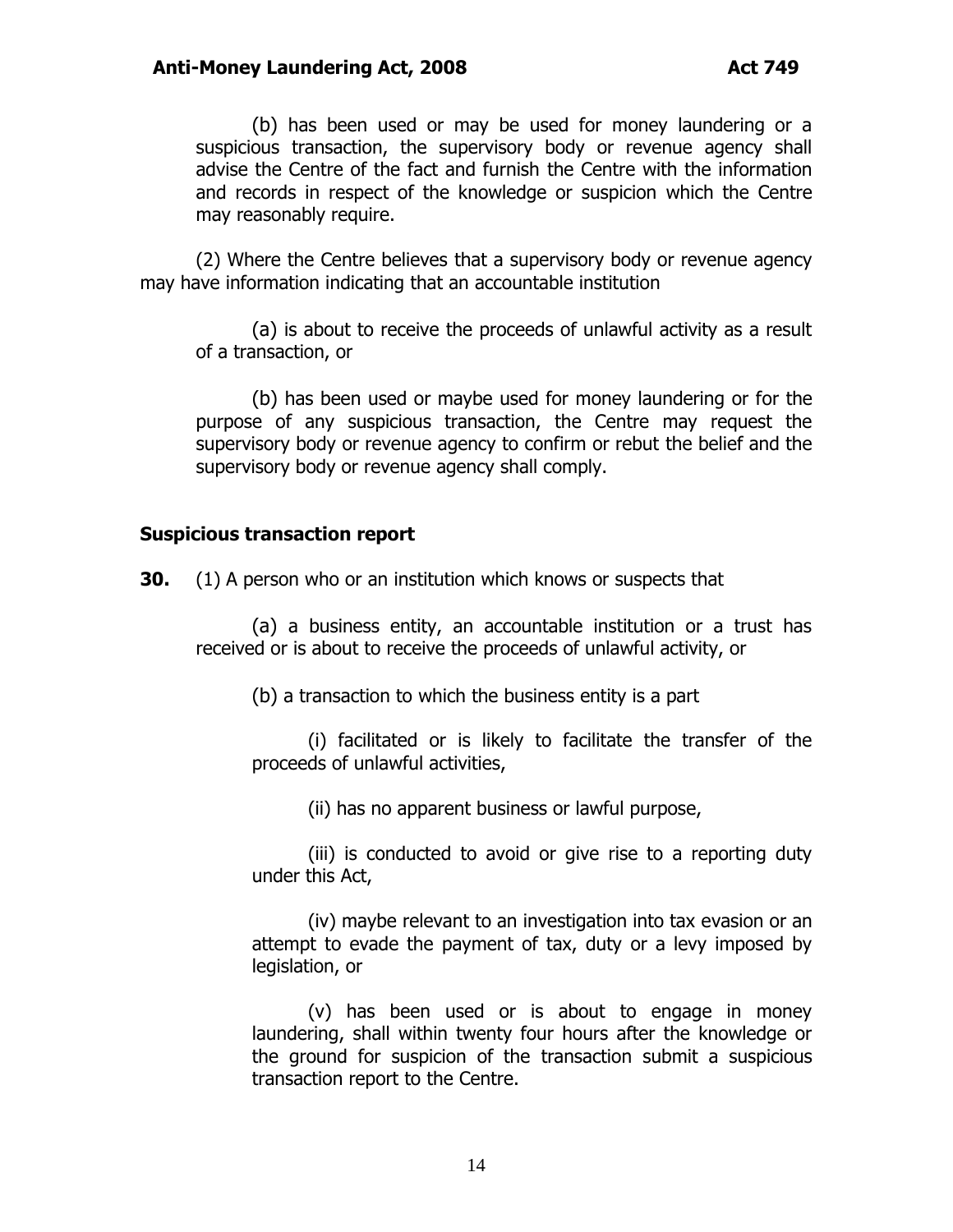#### **Anti-Money Laundering Act, 2008 Act 749**

(2) Where a person suspects a transaction to be linked to or used for the financing of a terrorist act as defined bylaw, the person shall make a report to the Centre within twenty four hours of the suspicion.

(3) A person who makes a suspicious transaction report shall not

(a) disclose the contents to another person, or

(b) reveal the personal details of the officer of the Centre who receives the report to another person.

(4) A person who receives a suspicious transaction report shall not

(a) disclose the contents of the report to a person not authorised to know the contents of the report, or

(b) disclose the personal details of the person who made the report to another person.

(5) A person who makes a suspicious transaction report shall disclose the contents where

(a) the person is required by law to disclose the contents,

(b) it is to carry out the provisions of this Act,

(c) it is for legal proceedings, or

(d) it is by an order of a Court.

#### **Conducting transaction to avoid giving rise to a reporting duty**

**31.** A person shall not conduct two or more transactions separately with one or more than one accountable institution so as to avoid the duty to report a transaction or in breach of the duty to disclose information under this Act.

#### **Protection against civil or criminal liability**

**32.** A person who makes a suspicious transaction report under section 30 is not liable for the breach of a restriction on disclosure of information imposed by contract or by any law if the person reports the suspicion to the Centre in good faith.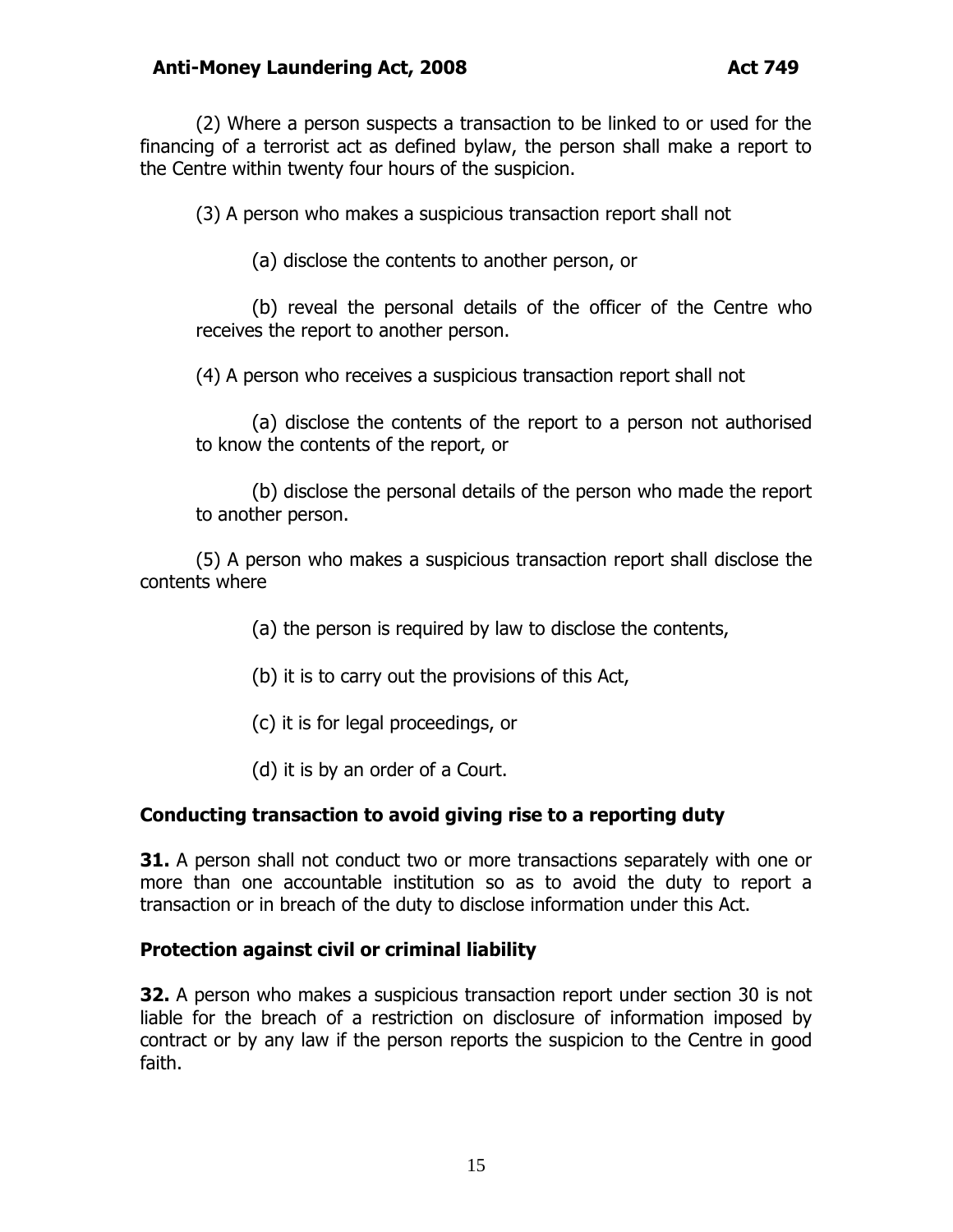#### **Conveyance of currency to or from the country**

**33.** (1) A person who intends to convey currency that exceeds the amount prescribed by the Bank of Ghana to or from this country shall declare the particulars of the currency and the amount to be conveyed to the Bank of Ghana or its authorised agent at the port of entry or exit.

(2) A person authorised to receive the declaration shall immediately on receipt of the declaration send a copy to the Centre.

(3) The declaration shall be made in accordance with the Foreign Exchange Act, 2007 (Act 723) and Regulations made under that Act.

#### **Electronic transfer of currency**

**34.** Where an accountable institution through electronic means and in accordance with the Foreign Exchange Act, 2007 (Act 723) and Regulations made under that Act,

(a) transfers currency outside the country, or

(b) receives currency from outside the country which exceeds the amount prescribed by the Bank of Ghana, the accountable institution shall within twenty-four hours after the transfer or receipt of the currency, report the particulars of the transfer or receipt to the Centre.

#### **Reporting procedures**

**35.** (1) A report to the Centre on the conveyance of currency and the electronic transfer of currency by an accountable institution shall be made in a manner prescribed.

(2) The Centre or an authorised officer, may request an accountable institution that has made a report to furnish the Centre or body with additional information concerning the report.

#### **Continuation of transactions**

**36.** (1) An accountable institution required to make a report to the Centre may continue to early out the transaction in respect of which the report is required to be made but shall inform the Centre.

(2) The Centre may within three days, direct an accountable institution or a person not to proceed with a transaction on which a report has been made.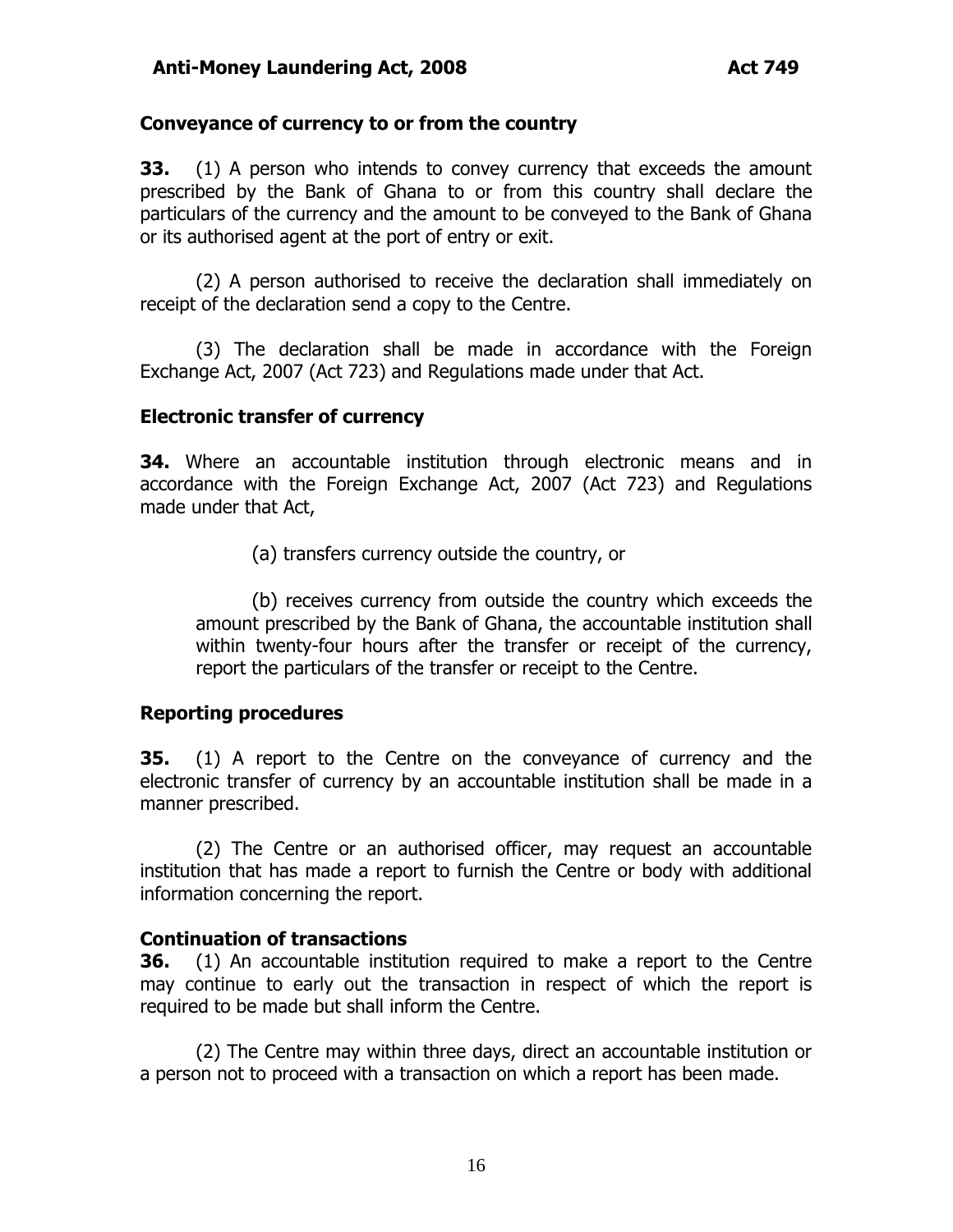#### **Intervention by the Centre**

**37.** Where the Centre after consulting an accountable institution, or a person required to make a report, has reasonable grounds to suspect that a transaction or proposed transaction may involve the proceeds of unlawful activity or may constitute money laundering, the Centre may direct the accountable institution or person to

(a) make the necessary inquiries concerning the transaction, or

(b) inform and advise an investigating authority, where the Centre considers it appropriate.

#### **Monitoring orders**

**38.** (1) A Court may, on written application by the Centre, make a monitoring order requesting an accountable institution to make a report to the Centre.

(2) The order may request that transactions conducted by a specified person with an accountable institution and transactions conducted in respect of a specified account or facility at the accountable institution shall be reported if there are reasonable grounds to suspect that

(a) that person has transferred or may transfer the proceeds of unlawful activity through the accountable institution or is using or may use the accountable institution for money laundering, and

(b) the account or other facility has received or may receive the proceeds of unlawful activity or is being or may be used for money laundering purposes.

(3) The order lapses after three months except that before the expiry of the three months an application may be made to the Court to extend the order for a period of not more than three months at a time if

(a) the grounds on which the order is based still exists, and

(b) the Court is satisfied that the interest of justice may best be served by monitoring the person, account or facility referred to in subsection (1) and in the manner provided for in this section.

(4) An application under this section shall be made by one party without notice to the other.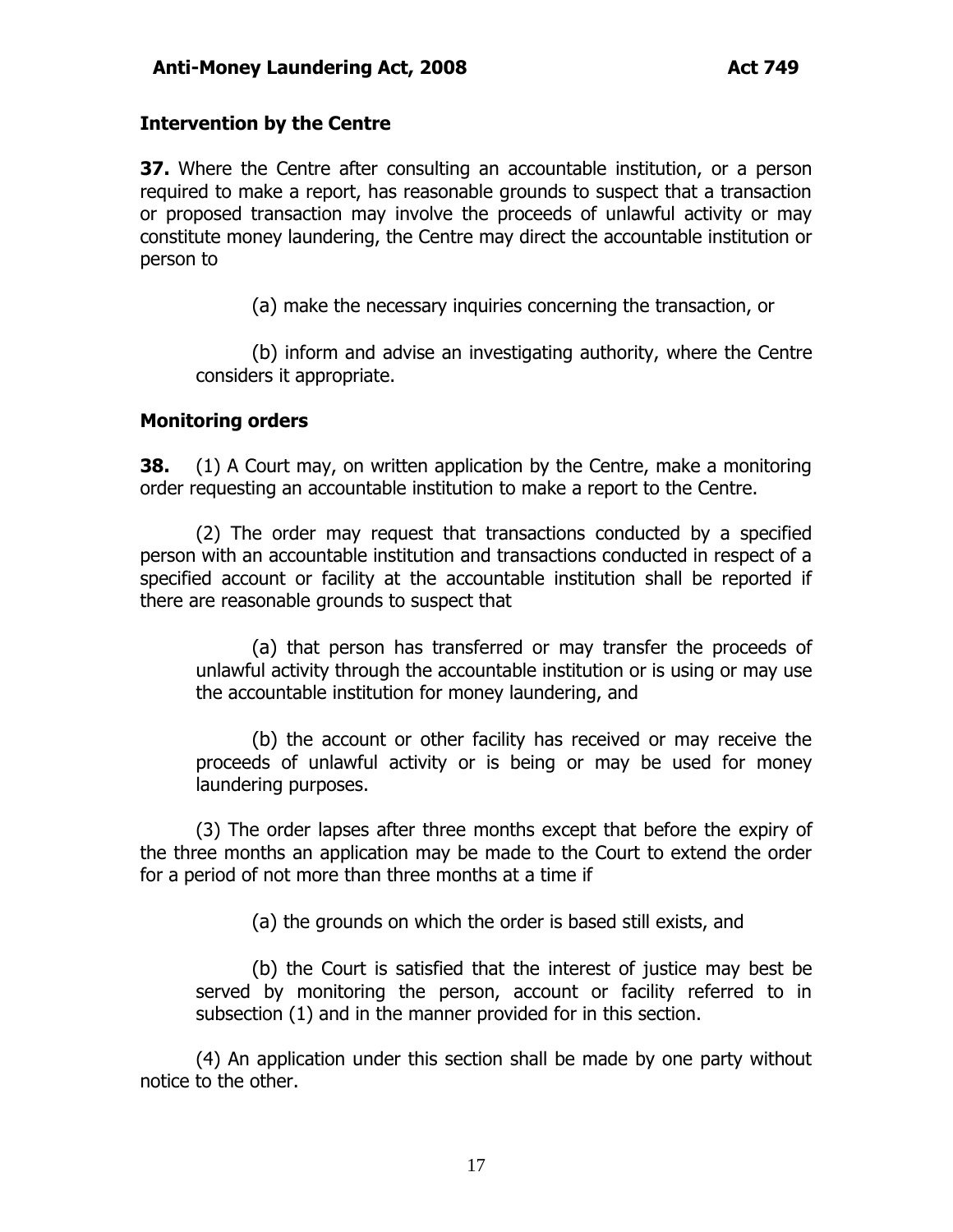#### **Offences in relation to records and information**

**39.** (1) A person who without reasonable excuse

(a) fails to keep records, contrary to section 23;

(b) accesses a computer system, application data held in a computer system or causes a computer system that belongs to or is under the control of the Centre or an accountable institution to fail to perform contrary to section 25;

(c) modifies a computer system contrary to section 26;

(d) fails to comply with section 27(2);

(e) fails to or refuses to advise the Centre or an authorised representative of the Centre of a client contrary to section 28;

(f) fails to report a suspicious transaction contrary to section 30;

(g) fails to protect the identity of the officer of the Centre who receives the report contrary to section 30;

(h) fails to protect the identity of a person who makes a suspicious transaction report contrary to section 30;

(i) conducts transactions in a manner to avoid a reporting duty contrary to section 31;

(j) fails to give notice of the conveyance of currency within, to or from the Republic contrary to section 33;

(k) fails to inform the Centre of the electronic transfer of currency contrary to section 34;

(l) fails to furnish the Centre with additional information contrary to section 35;

(m) fails to comply with a direction of the Centre and proceeds with a transaction contrary to section 37; or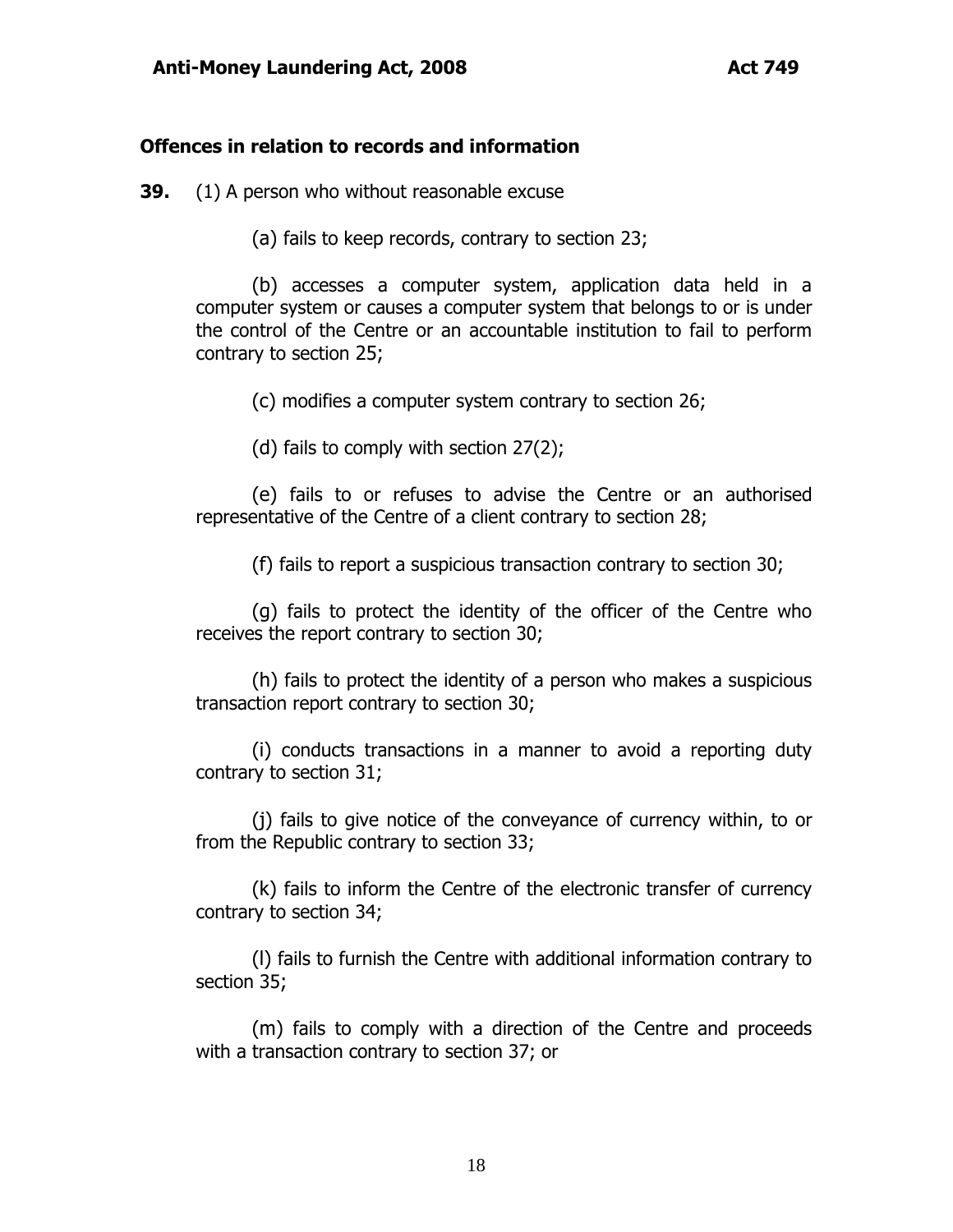(n) fails to comply with a monitoring order contrary to section 38, commits an offence and is liable on summary conviction to a fine of not more than five hundred penalty units or to a term of imprisonment of not more than three years or to both.

(2) Where the offence is committed by a company or a body of persons the penalty shall be a fine of not more than one thousand penalty units, and

(a) in the case of a body corporate, other than a partnership, each director or an officer of the body is considered to have committed the offence; and

(b) in the case of a partnership, each partner or officer of that body is considered to have committed that offence.

(3) A person shall not be convicted of an offence under subsection (2), if the person proves that the offence was committed without the person's knowledge or connivance and that the person exercised due care and diligence to prevent the commission of the offence having regard to all the circumstances.

(4) The court shall in addition to the penalty refer the matter to the Bank of Ghana for administrative sanction where the offence is committed by a bank.

(5) A court shall refer the conviction of an accountable institution to the supervisory body concerned for administrative sanction.

#### **Compliance**

#### **Formulation and implementation of internal rules**

**40.** (1) An accountable institution shall in consultation with the Centre formulate and implement internal rules concerning

(a) the establishment and verification of the identity of persons whom the institution is required to identify,

(b) information of which records must be kept,

(c) the manner in which and the place at which the records must be kept,

(d) the steps to be taken to determine what a transaction is reportable, and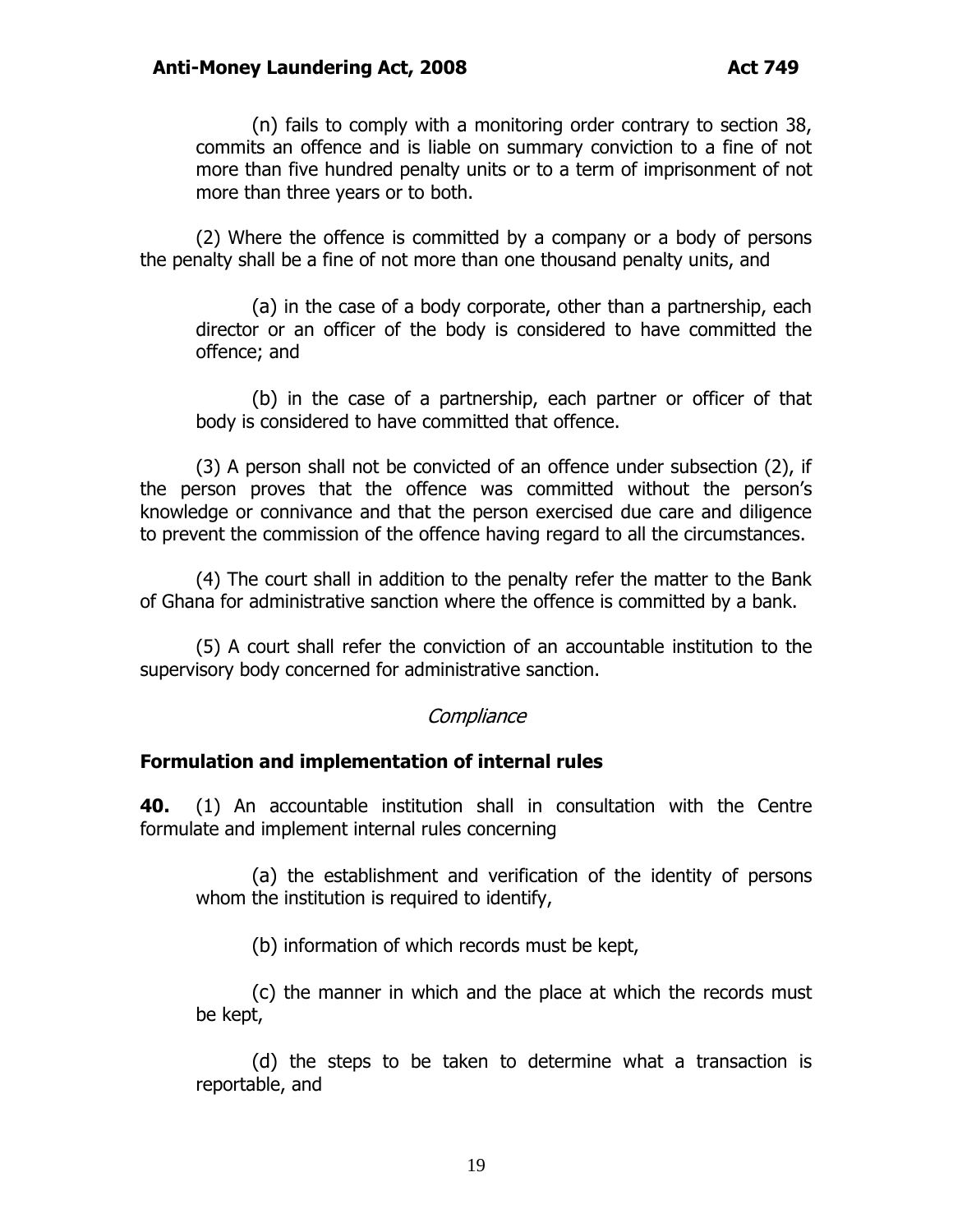(e) other matters that an institution may determine.

(2) An accountable institution shall make its internal rules available to its employees involved in dealing with transactions to which this Act applies.

(3) An accountable institution shall, on request, make a copy of its internal rules available to

(a) the Centre, and

(b) a supervisory body which performs regulatory or supervisory functions over that accountable institution.

(4) An accountable institution shall ensure that the foreign branches and subsidiaries of the accountable institution observe the rules consistent with a subsidiary company of the accountable institution registered in the Republic.

#### **Training and monitoring for compliance**

**41.** An accountable institution shall

(a) train its employees on the provisions of this Act and the internal rules, and

(b) appoint a compliance officer to ensure observance

(i) of the provisions of this Act and the internal rules by the employees of the accountable institution, and

(ii) of the obligations under this Act by the accountable institution.

#### **Referral of suspected offences to investigating authorities and other public bodies**

**42.** Where the Centre has reasonable grounds to suspect that an accountable institution or a person other than a supervisory body subject to the provisions of this Act, has contravened or failed to comply with a provision of this Act or a rule or guideline applicable to the accountable institution or person which facilitates compliance with this Act, the Centre shall refer the matter to

(a) the relevant investigating authority, or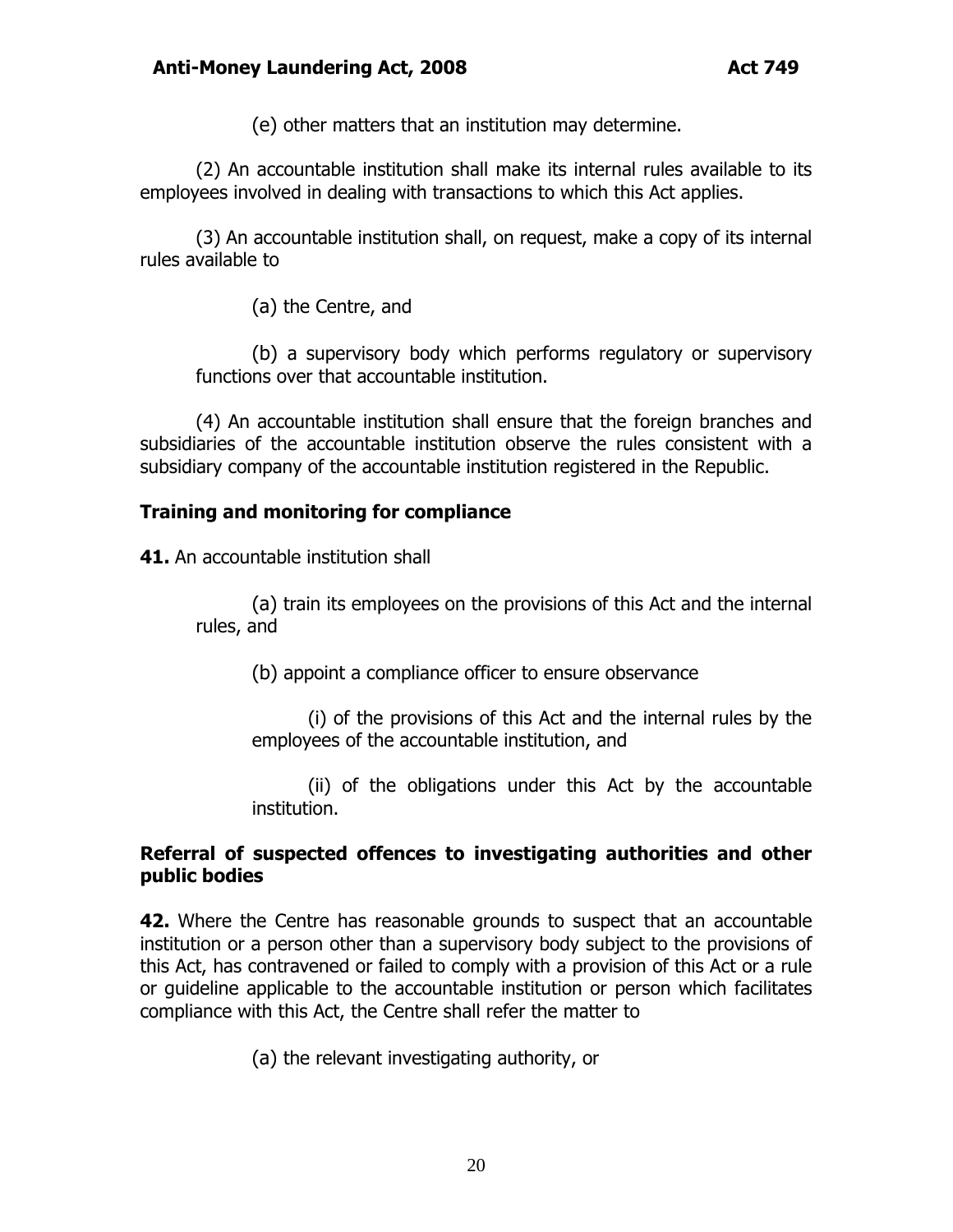(b) an appropriate supervisory body, a public body or other authority affected by the contravention or non-compliance, together with recommendations considered appropriate by the Centre.

#### **Responsibility for the supervision of accountable institutions**

**43.** (1) Where the Centre refers a matter to a supervisory body, public body or authority, the supervisory body, public body or authority shall investigate the matter and may after consultation with the Centre take steps to remedy the matter

(2) Where the supervisory body, public body or an authority fails to take steps to remedy the matter, the Centre may in consultation with the supervisory body, public body or authority take steps to remedy the matter.

#### **Offences in relation to compliance**

**44.** An accountable institution, which fails to

(a) formulate and implement internal rules contrary to section 40,

or

(b) provide training or appoint a compliance officer contrary to section 41, commits an offence and is liable on summary conviction to a fine of not more than five hundred penalty units.

#### Miscellaneous provisions

### **Extraditable offence**

**45.** Money laundering and terrorist financing are extraditable offences under the Extradition Act, 1960 (Act 22).

### **Trial court and proceedings**

**46.** (1) The High Court and Circuit Court have jurisdiction to try an offence under this Act.

(2) In a trial for an offence under this Act, the accused person may be presumed to have unlawfully obtained pecuniary resources or property in the absence of evidence to the contrary if the accused person,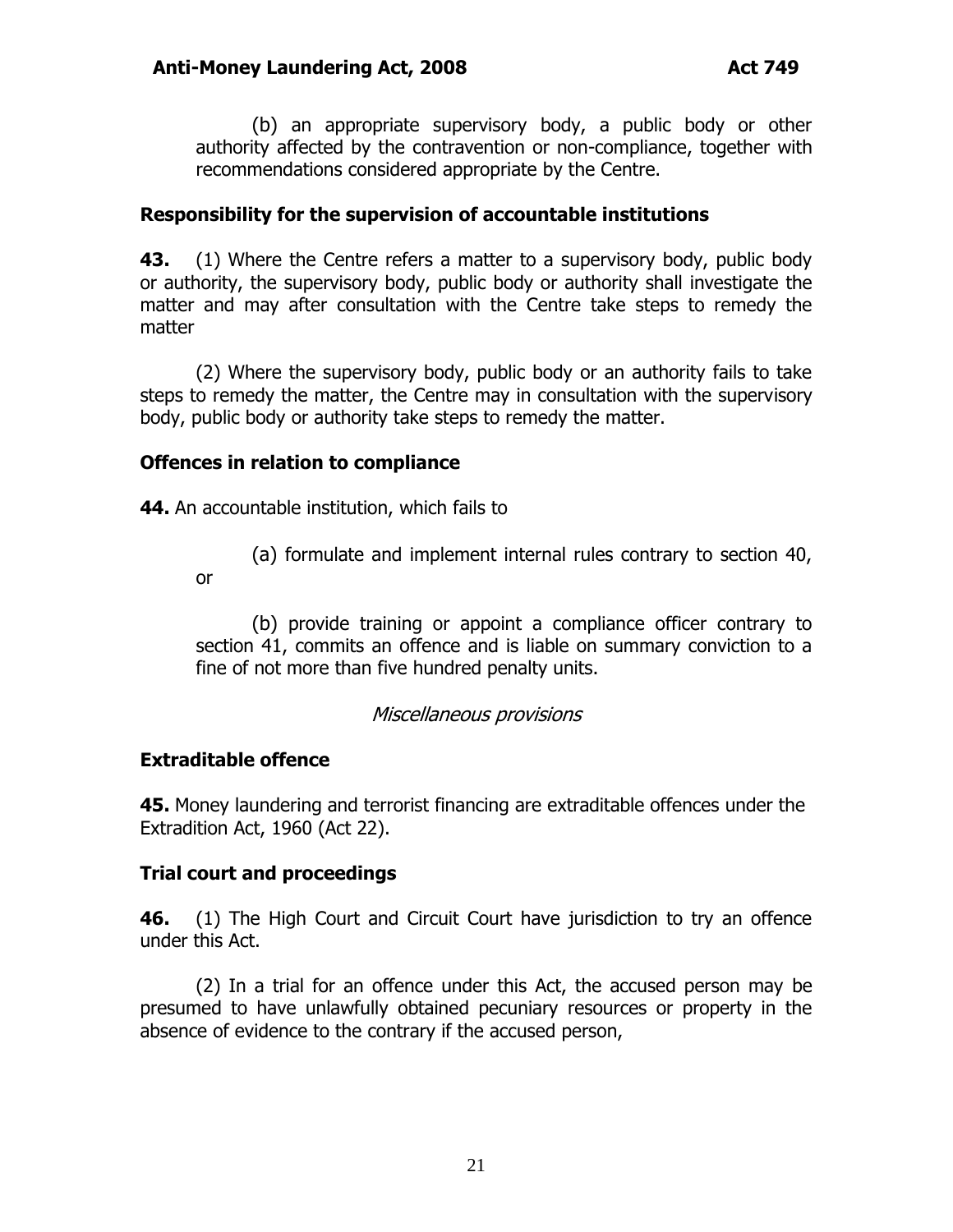(a) is in possession of pecuniary resources or a property for which the accused cannot account and which is disproportionate to the accused person's known sources of income, or

(b) had at the time of the alleged offence obtained access to personal pecuniary resources or property for which the accused cannot satisfactorily account.

#### **Freezing of transactions or accounts**

**47.** (1) The Centre shall not investigate serious offences but where the Chief Executive Officer is of the opinion that it is necessary to freeze a transaction or an account to prevent money laundering, the Chief Executive Officer may direct the freezing of a transaction or account of any accountable institution.

(2) The Chief Executive Officer shall apply to a court within seven days after freezing a transaction or account for confirmation of the action taken and the court may confirm the freezing on conditions or direct the de-freezing of the transaction or account.

(3) Where a transaction or account has been frozen, the person affected shall be notified by the Chief Executive Officer within forty-eight hours of the freezing of the transaction or account and the person affected may seek redress from court.

#### **Oath of secrecy**

- **48.** (1) A person
	- (a) appointed to an office,
	- (b) appointed to act in an office, or

(c) authorised to perform a function, under this Act shall swear the oath of secrecy set out in the Second Schedule before assuming office or before performing the function under this Act.

(2) A person specified under subsection (1) shall not disclose information obtained by the Centre under this Act from which a person can be identified except

(a) to enable the Centre carry out its functions,

(b) for the prevention or detection of an offence,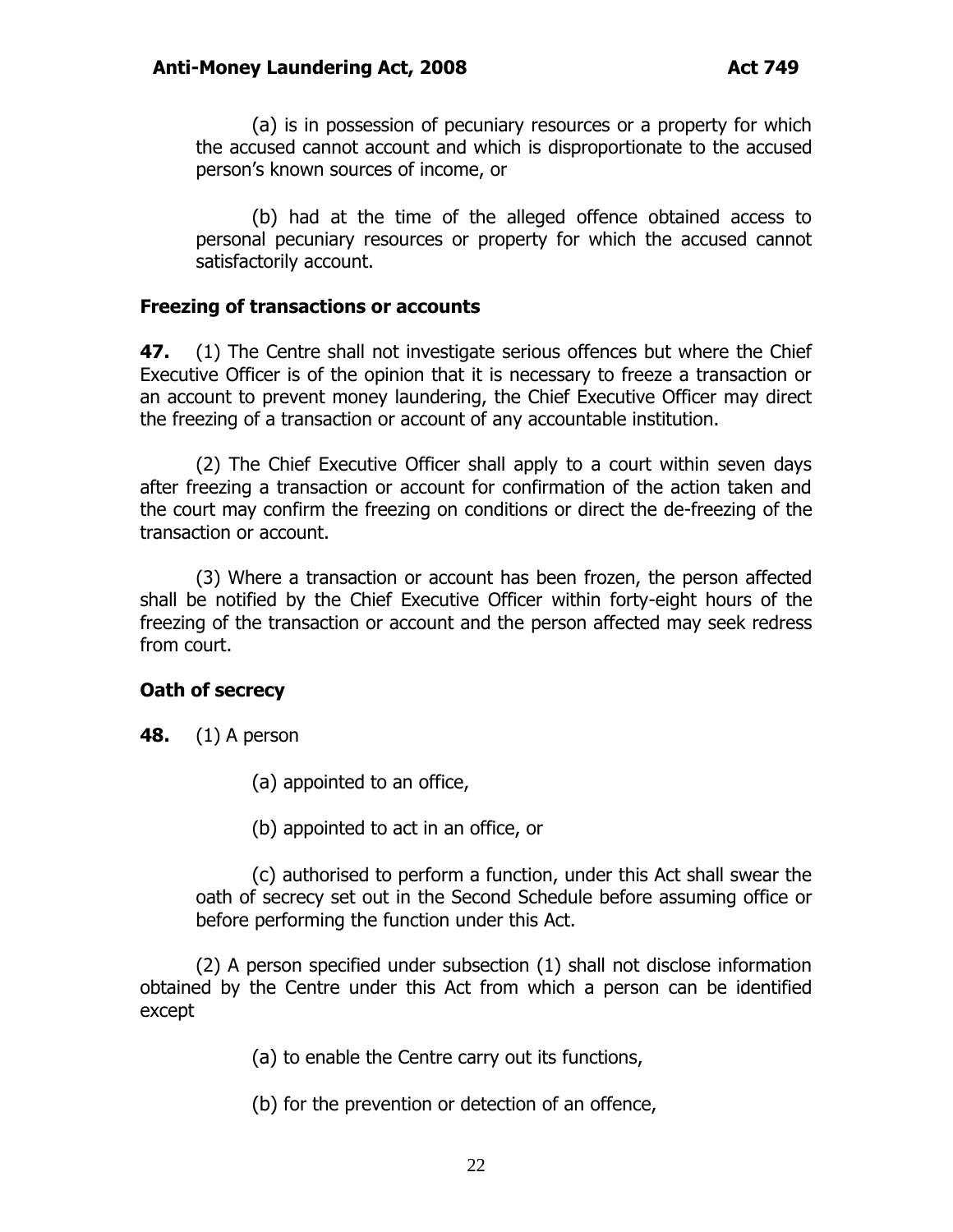(c) in connection with the discharge of an obligation under an international agreement,

- (d) to comply with a court order, or
- (e) as otherwise provided under any other law.

(3) A person who contravenes this section commits an offence and is liable on summary conviction to a fine of not more than five hundred penalty units or to a term of imprisonment of not more than three years or to both.

#### **Co-operation by officers of public agencies**

**49.** (1) An officer of a public agency shall co-operate with officers of the Centre in the performance of the functions of the officers of the Centre under this Act.

(2) A public officer who refuses or fails without reasonable summary conviction to a fine of not more than fifty penalty units or to a term of imprisonment of not more than three months or to both.

#### **Regulations**

**50.** (1) The Minister, on the recommendations of the Board, shall by legislative instrument make Regulations

(a) to add to or vary the list of accountable institutions;

(b) on the records to be kept and retained by financial institutions and accountable institutions;

(c) on the format of suspicious transactions reports;

(d) for the rules and directives for accountable institutions to identify clients for the purposes of this Act;

(e) on the form of reports and other documentation required under this Act; and

(f) generally for the effective implementation of this Act.

(2) Despite the Statutory Instruments Act, 1959 (No. 52) as amended, the penalty for contravention of Regulations shall be a fine of not more than two thousand five hundred penalty units or a term of imprisonment of not more than three years or to both.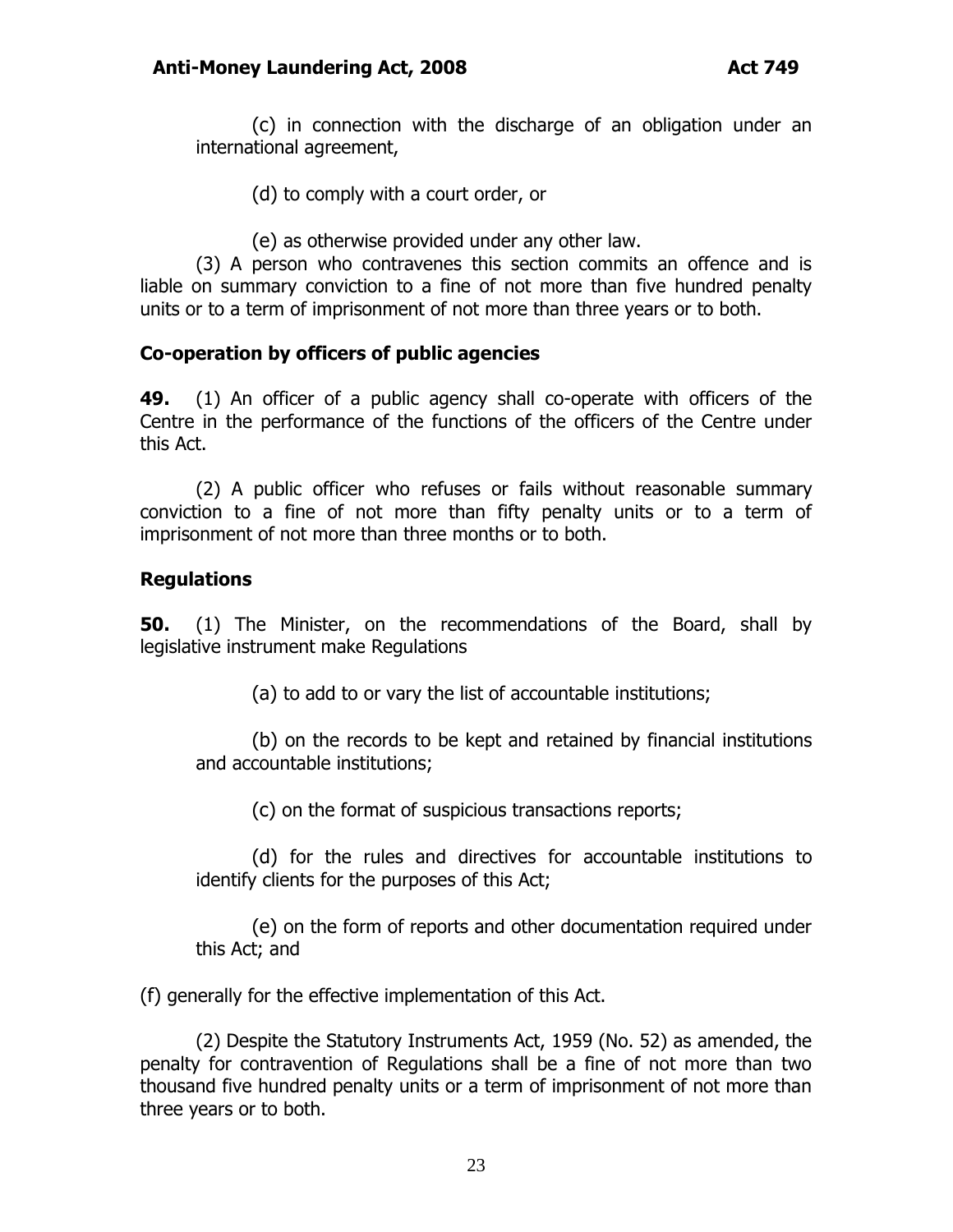#### **Interpretation**

**51.** In this Act unless the context otherwise requires:

"account" means a facility or an arrangement by which a financial institution does anyone or more of the following;

(a) accepts deposits of currency,

(b) allows withdrawals of currency or transfers into or out of the account,

(c) pays cheques or payment orders drawn on a financial institution or cash dealer by, or collects cheques or payment orders on behalf of, a person,

(d) supplies a facility or an arrangement for a safe deposit box;

"accountant" means a person registered under the Chartered Accountants Act, 1963, (Act 176);

"accountable institution" includes the institutions set out in the First Schedule;

"application data" means a set of instructions which causes a computer system to perform a function when executed on the computer;

"auctioneer" means a person registered under the Auction Sales Act, 1989 (P.N.D.C.L. 230);

"authorised officer" means a person authorised by the Centre to perform a function or discharge a duty on behalf of the Centre;

"bank" has the meaning given to it in the Banking Act, 2004 (Act 673);

"Board" means the governing body of the Financial Intelligence Centre;

"business entity" includes

- (a) a firm,
- (b) an individual licensed to carry out a business,
- (c) a limited liability company, or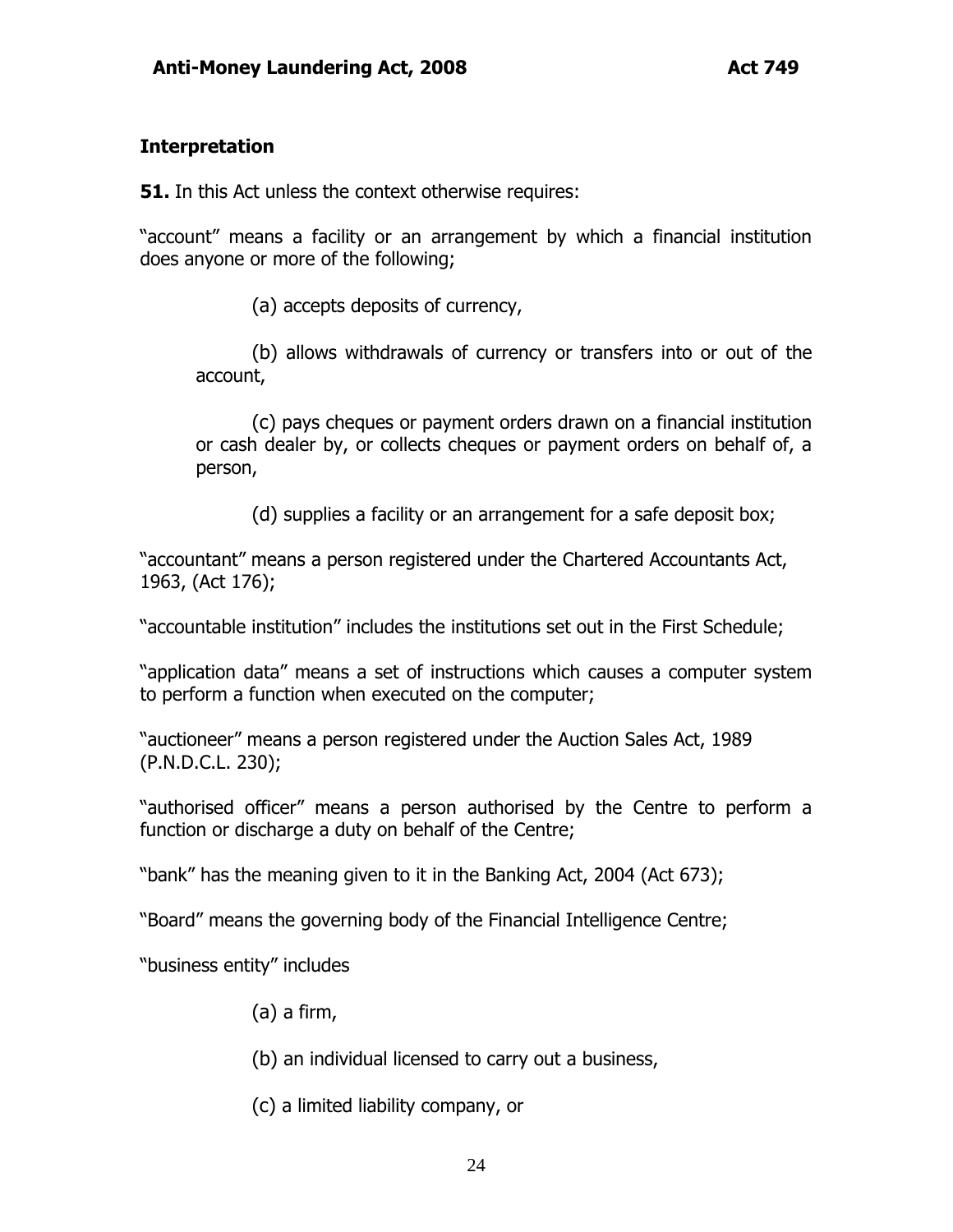(d) a partnership, for the purpose of providing a product or service either for profit or non-profit;

"business relationship" means an arrangement between a person and an accountable institution for the purpose of concluding a transaction;

"centre" means the Financial Intelligence Centre established under section 4;

"Chief Executive" means the Chief Executive Officer appointed under section 14;

"computer system" includes an electronic, magnetic, optical, electrochemical or other data processing device, the physical components and any removable storage medium that is connected, to the device or a group of inter-connected or elated devices, one or more of which is capable of

(a) containing data, or

(b) performing a logical, arithmetic or any other function in relation to data;

"Court" means the High Court or Circuit Court;

"currency" means

(a) coins, money or notes of the Republic or of another country that is designated as legal tender and that circulates as and is customarily used and accepted as a medium of exchange in the country of issue,

(b) "travellers" cheques or other financial instruments denominated in the currency of Ghana or in foreign currency and

(c) any right to receive coins or notes in respect of a credit or balance with a financial institution or a non-resident;

"data" means a representation of

(a) information,

(b) knowledge,

(c) facts, or

(d) concepts capable of being processed in a computer system;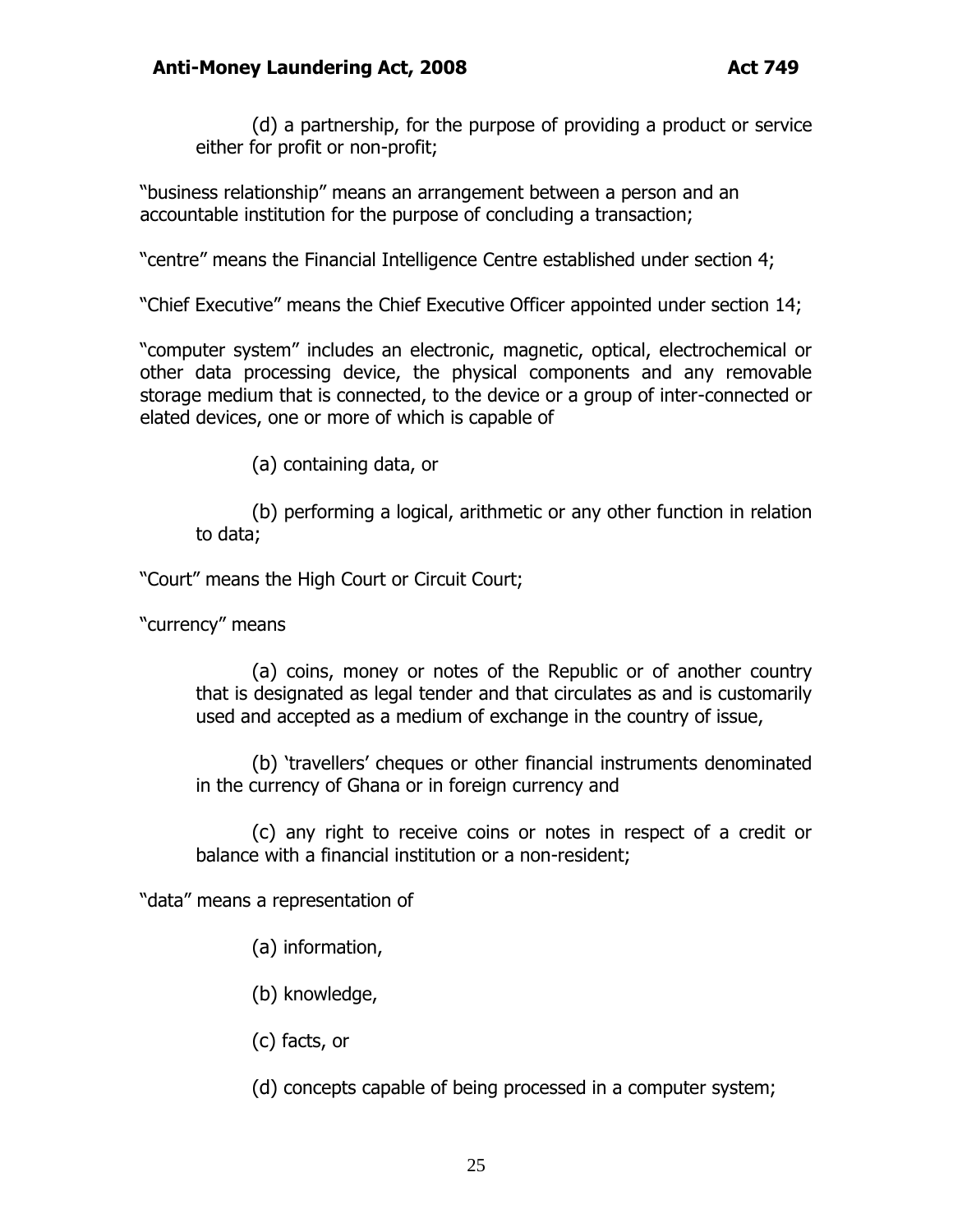#### **Anti-Money Laundering Act, 2008 Act 749**

"electronic device" means anything or apparatus that is used or capable of being used to intercept a function of a computer system;

"electronic transaction" means a transaction made through an electronic device;

"intelligence agency" means the Internal or External Intelligence Agency established under the Security and Intelligence Agencies Act, 1996 (Act 526);

"entity" means a body corporate or unincorporated, an association or group of persons, a firm or a partnership;

"financial institution" means an entity that undertakes financial intermediation;

"financial instrument" means a physical or electronic document which embodies or conveys monetary value;

"financial intermediation" means a process of transferring funds from one entity to another entity;

"foreign counterpart" means the authority in another country that exercise similar powers and performs similar functions as the Centre;

"game of chance" includes a game other than lotto in which participants risk, in anticipation of winning award on the result of the game which depends on luck and which cannot be determined before the end of the game, pay money for the right to participate in the game;

"internal rules" means rules formulated by an accountable institution to enable the accountable institution comply with the reporting requirements of the Centre;

"investigating authority" means a body that is designated by legislation to investigate unlawful activities;

"Minister" means the Minister responsible for Finance;

"non-bank financial institution" means a financial institution that undertakes financial intermediation outside the bank;

"non-governmental organisation" means a civil organisation and includes a community based organisation, religious body and association;

"notary" means a person appointed under the Notaries Public Act, 1960 (Act 26);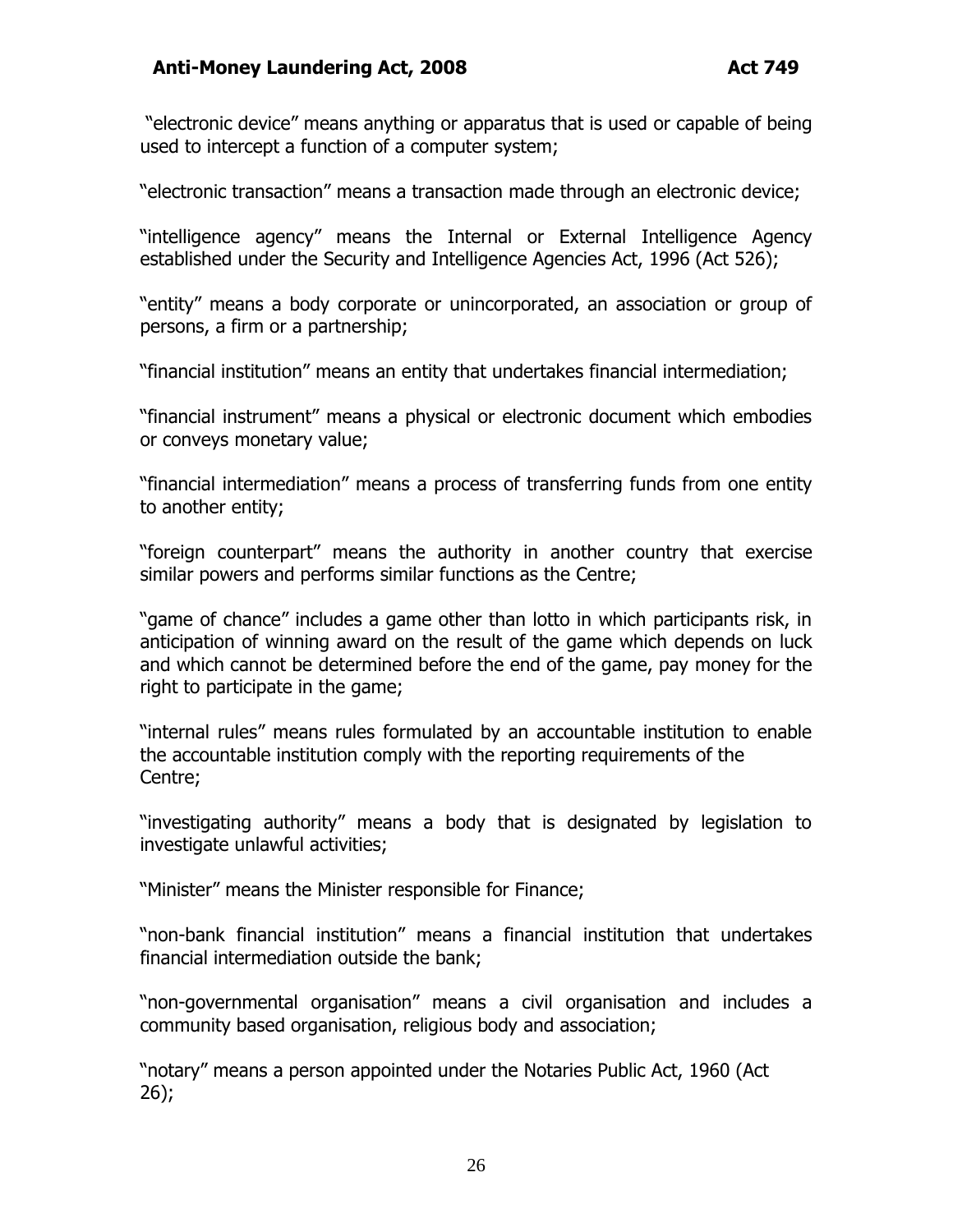#### **Anti-Money Laundering Act, 2008 Act 749**

"order" means a monitoring order;

"prescribed" means prescribed by Regulations made under this Act;

"proceeds" means property derived from or obtained, directly or indirectly through the commission of an offence;

"property" includes assets of any kind situated in the country or elsewhere whether movable or immovable, tangible or intangible, legal documents and instruments evidencing title of interest in the assets;

"record" means a material on which data is recorded or marked and which is capable of being read or understood by a person, computer system or other device;

"record of identity" means the records maintained by accountable institutions on their clients in accordance with rules and directives issued to the accountable institutions by relevant supervisory bodies;

"Regulations" means Regulations made under this Act;

"religious body" means an association, a body or organisation which professes adherence to a belief in a system of faith or worship or which is established in pursuance of a religious objective;

"Republic" means Republic of Ghana;

"revenue agency" means an agency authorised by law to collect revenue;

"securities portfolio management" means the process of managing the financial assets of a client by a brokerage firm for and on behalf of the client in accordance with selected investment strategy under agreed management principles and regulations;

"serious offence" means an offence for which the maximum penalty is death or imprisonment for a period of not less than twelve months;

"supervisory body" means a body responsible for the supervision of the activities of accountable institutions under this Act;

"suspicious" means a matter which is beyond mere speculations and based on some foundation;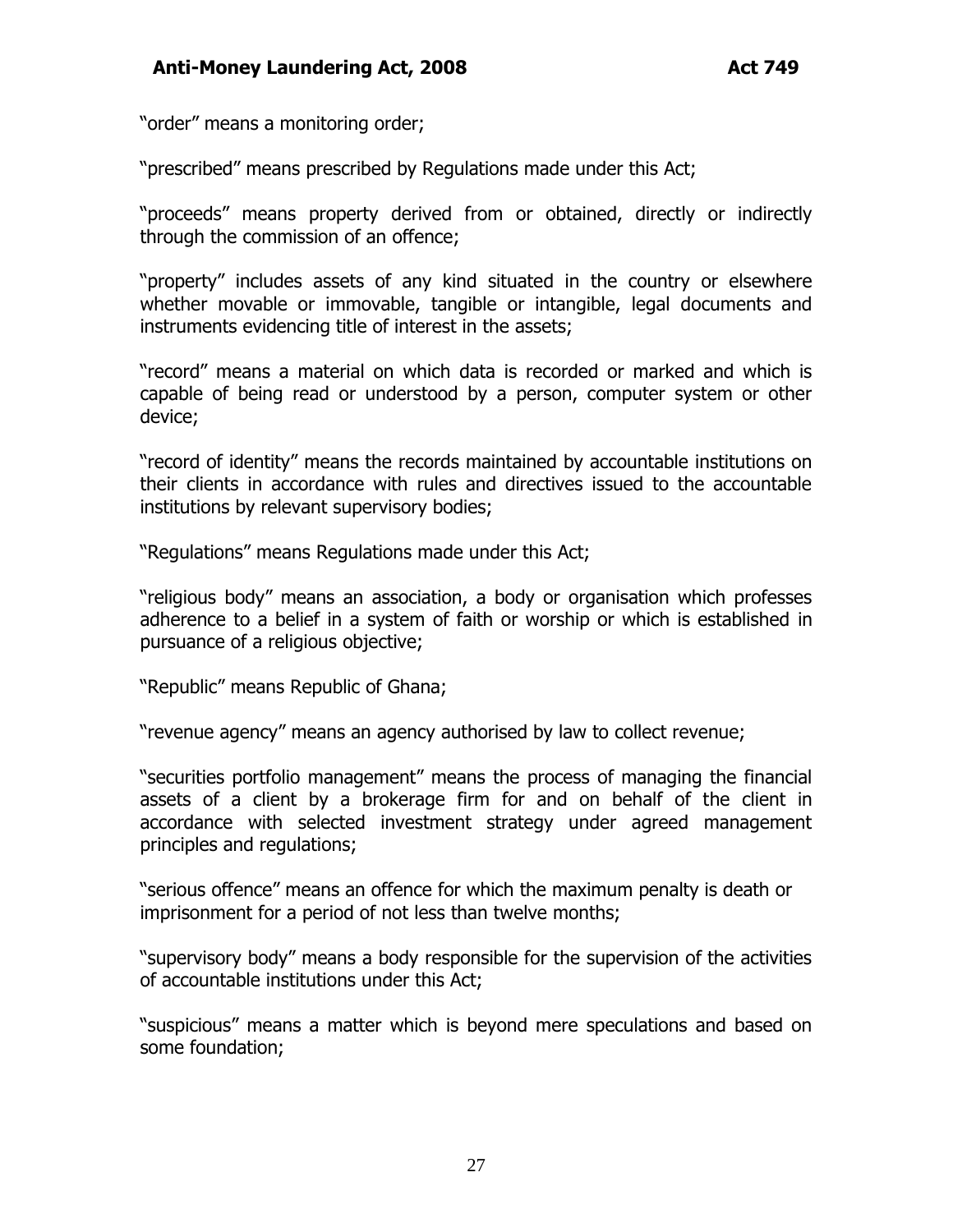"transaction" includes an act which establishes a right or obligation or gives rise to a contractual or legal relationship between the parties to the contract or legal relationship and any movement of funds by any means with a covered institution; and

"trust and company service providers" means paid professional companies or unpaid persons who hold assets in a trust fund separate from their own assets;

#### **SCHEDULES**

#### **FIRST SCHEDULE**

(section 21)

Accountable institutions include

(a) an entity which is a bank or a non-bank financial institution which carries on any of the following activities:

(i) accepting deposits of money from the public, repayable on demand or otherwise and withdrawable by cheque, draft, orders or by any other means,

(ii) financing, whether in whole or in part or by way of short, medium or long term loans or advances of trade, industry, commerce or agriculture,

(iii) the issue and administration of means of payment including credit cards, travellers' cheques bankers' drafts and other financial instruments,

(iv) the trade in foreign exchange, currency market instruments or transferable securities,

(v) securities portfolio management and advice concerned with the portfolio management,

(vi) dealing in shares, stocks, bonds or other securities,

(vii) leasing, letting or delivering goods to a hirer under a hire- purchase agreement,

(viii) the conduct of any business,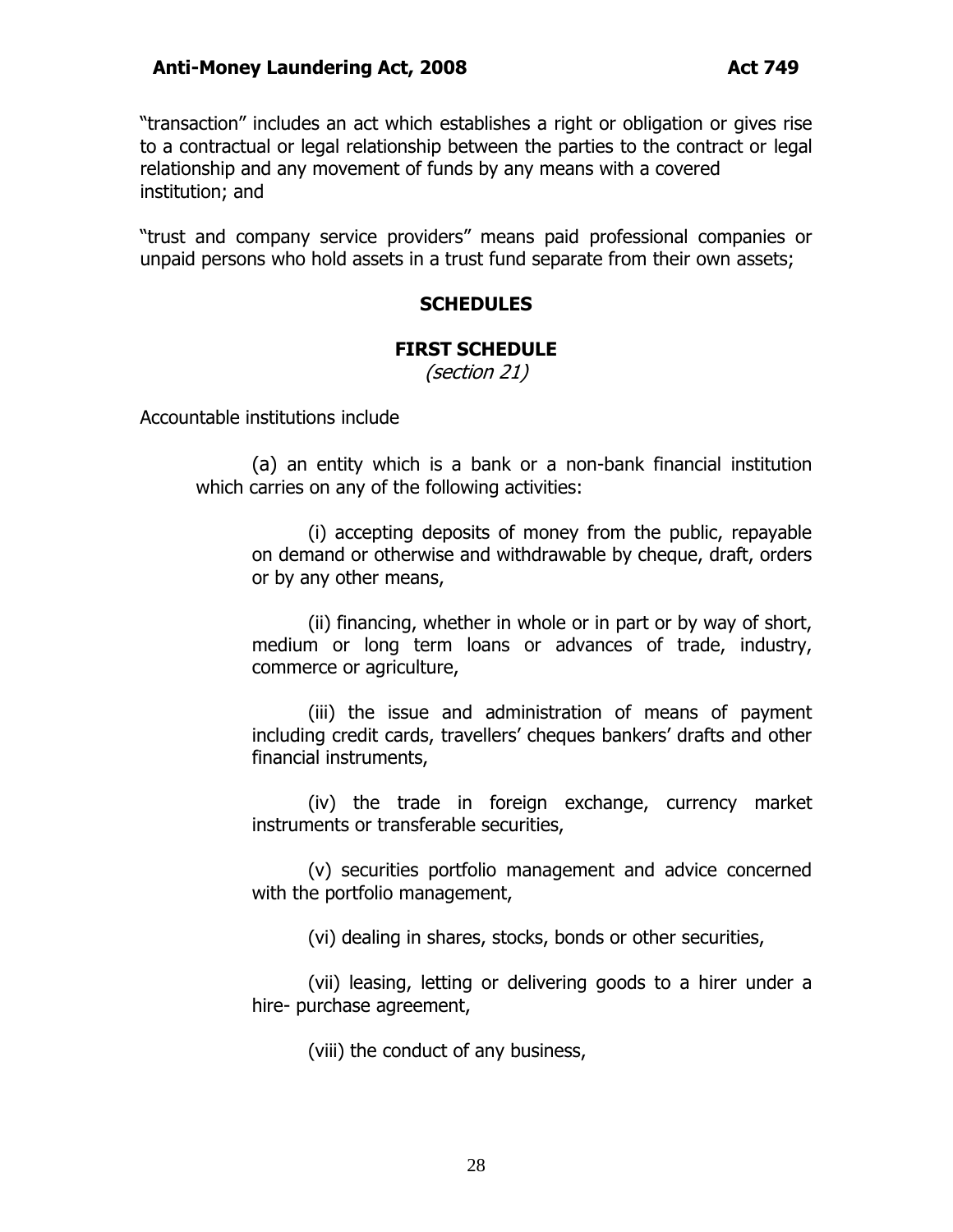(ix) the collection of money or acceptance of employer contributions and payment from these funds of legitimate claims for retirement benefits; and

(x) any other business activities that the Bank of Ghana may prescribe or recognise as being part of banking business;

(b)auctioneers;

(c) lawyers;

(d) notaries;

(e) accountants;

(f) religious bodies;

(g) non-governmental organisations;

(h) a person whose business or a principal part of whose business consists of providing financial services that involve the remittance or exchange of funds;

(i) operators of game of chance;

(j) a company carrying on insurance business within the meaning of the Insurance Act, 2006 (Act 724);

(k) a real estate company or agent, only to the extent that the real estate company or agent receives funds in the course of the agent's business to settle real estate transactions;

(l) dealers in precious metals and precious stones;

(m) dealers in motor vehicles; and

(n) trust and company service providers.